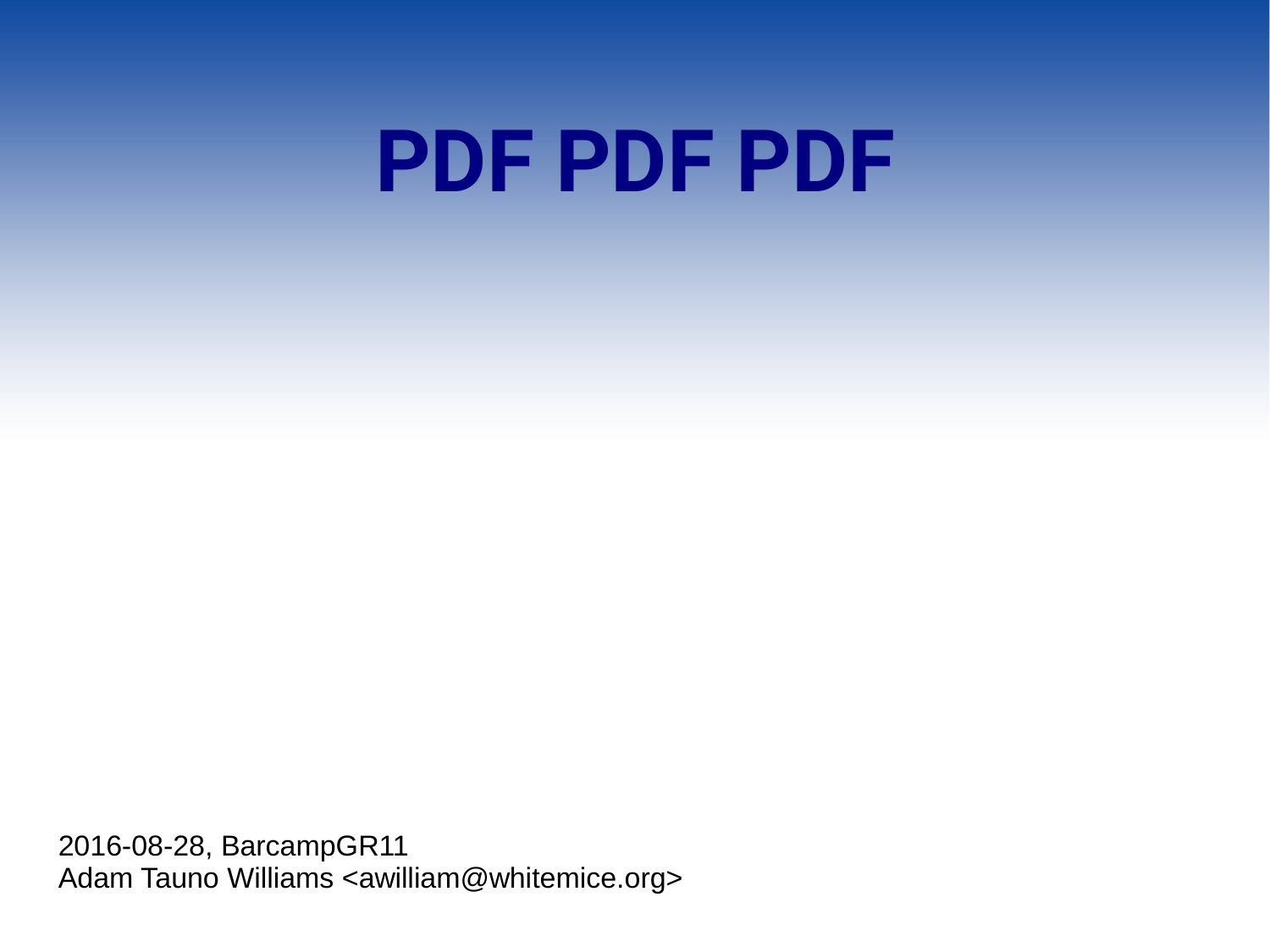## Copyright

### © 2015, 2016 Adam Tauno Williams (awilliam@whitemice.org)

Permission is granted to copy, distribute and/or modify this document under the terms of the GNU Free Documentation License, Version 1.1 or any later version published by the Free Software Foundation with no Invariant Sections, no Front-Cover Texts, and no Back-Cover Texts. You may obtain a copy of the GNU Free Documentation License from the Free Software Foundation by visiting their Web site or by writing to: Free Software Foundation, Inc., 59 Temple Place - Suite 330, Boston, MA 02111-1307, USA. 

If you find this document useful or further it's distribution we would appreciate you letting us know. I also maintain an Amazon wish list for the above e-mail address.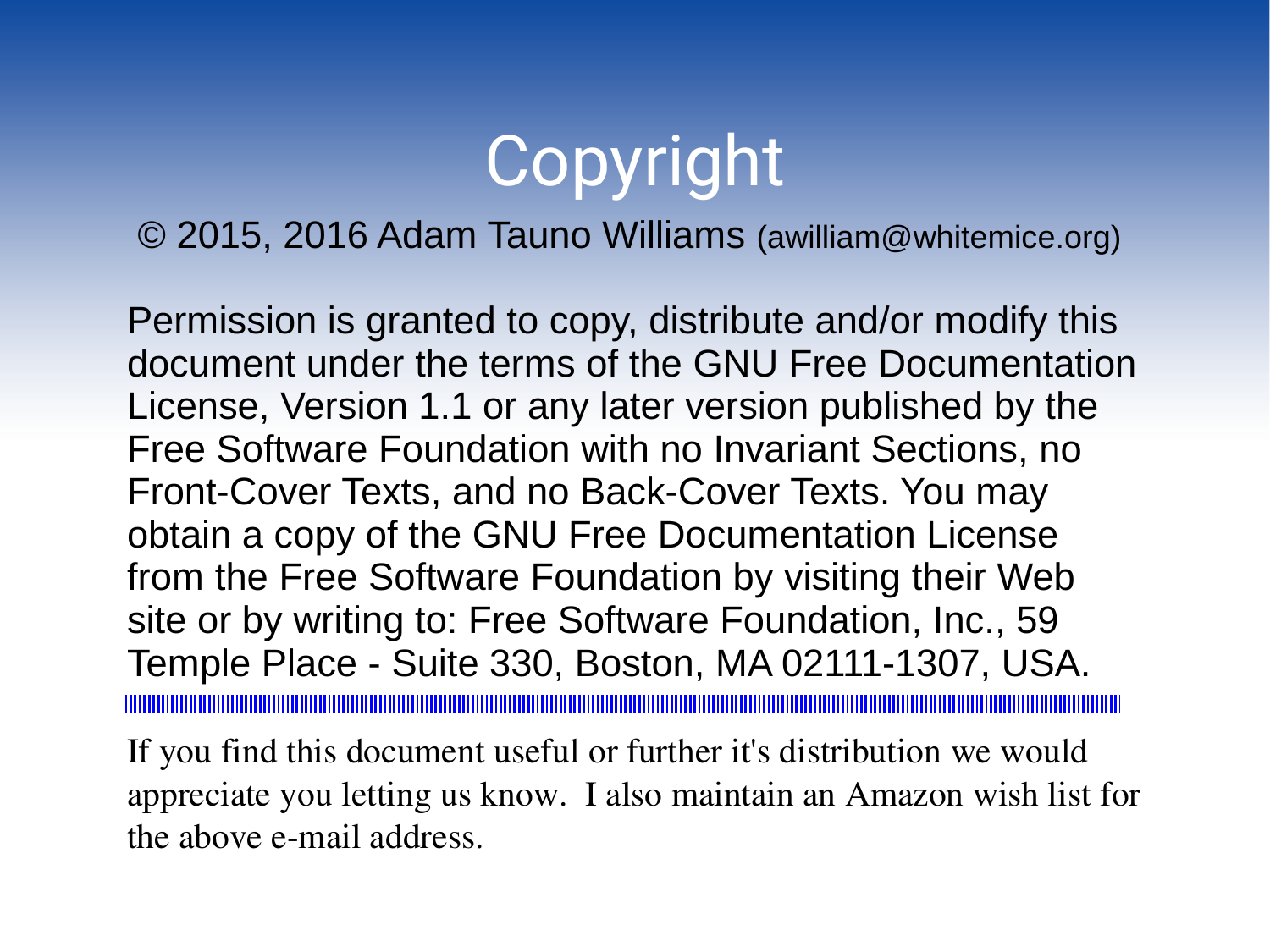### whoami

Adam Tauno Williams ([awilliam@whitemice.org\)](mailto:awilliam@whitemice.org)

GPG: D95ED393

Systems & Network Administrator, Morrison Industries Active Directory, PostgreSQL, Informix, RabbitMQ, AcuCOBOL, WAN (Fiber, AT&T ASE, MPLS, Cisco IOS, IPSec), VM-ware, ISC Bind DNS & ISC DHCP, ZenOSS, AIX, CUPS/IPP, Cyrus IMAP, SASL, Postfix, ...

Meeting Coordinator, Michigan Association of Railroad Passengers

Developer (Python). OpenGropware Coils

[http://www.whitemice.org](http://www.whitemice.org/) [http://www.whitemiceconsulting.com](http://www.whitemiceconsulting.com/) http://www.opengroupware.us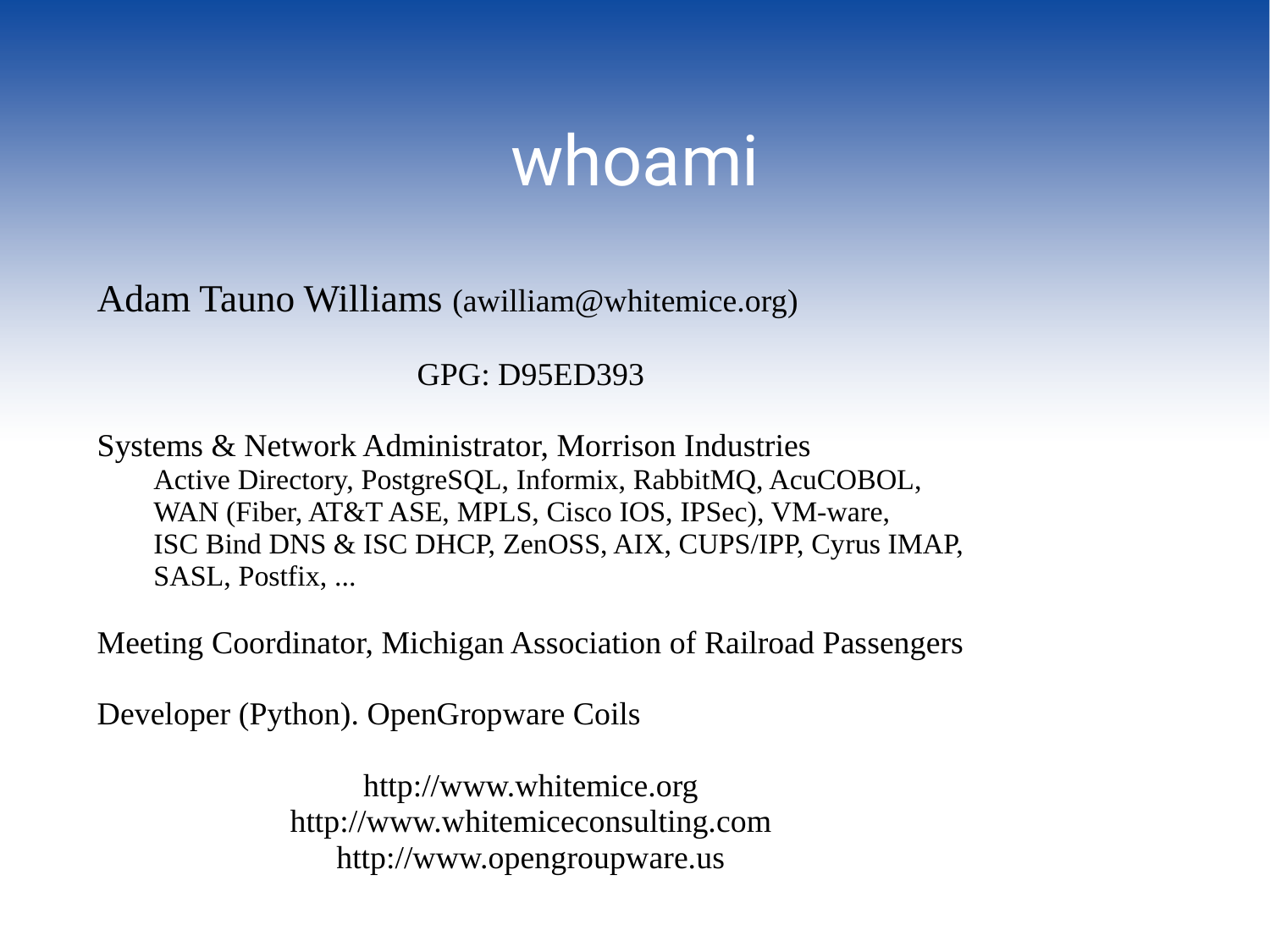### What is a PDF?

- Self-Contained!
	- May contain resources [attachments]
- Standardized
- Fixed layout
- Subordinate variant of Postscript
	- PS is global, PDF is page scope
	- PDF supports transparency
	- Additional Meta-data & Security features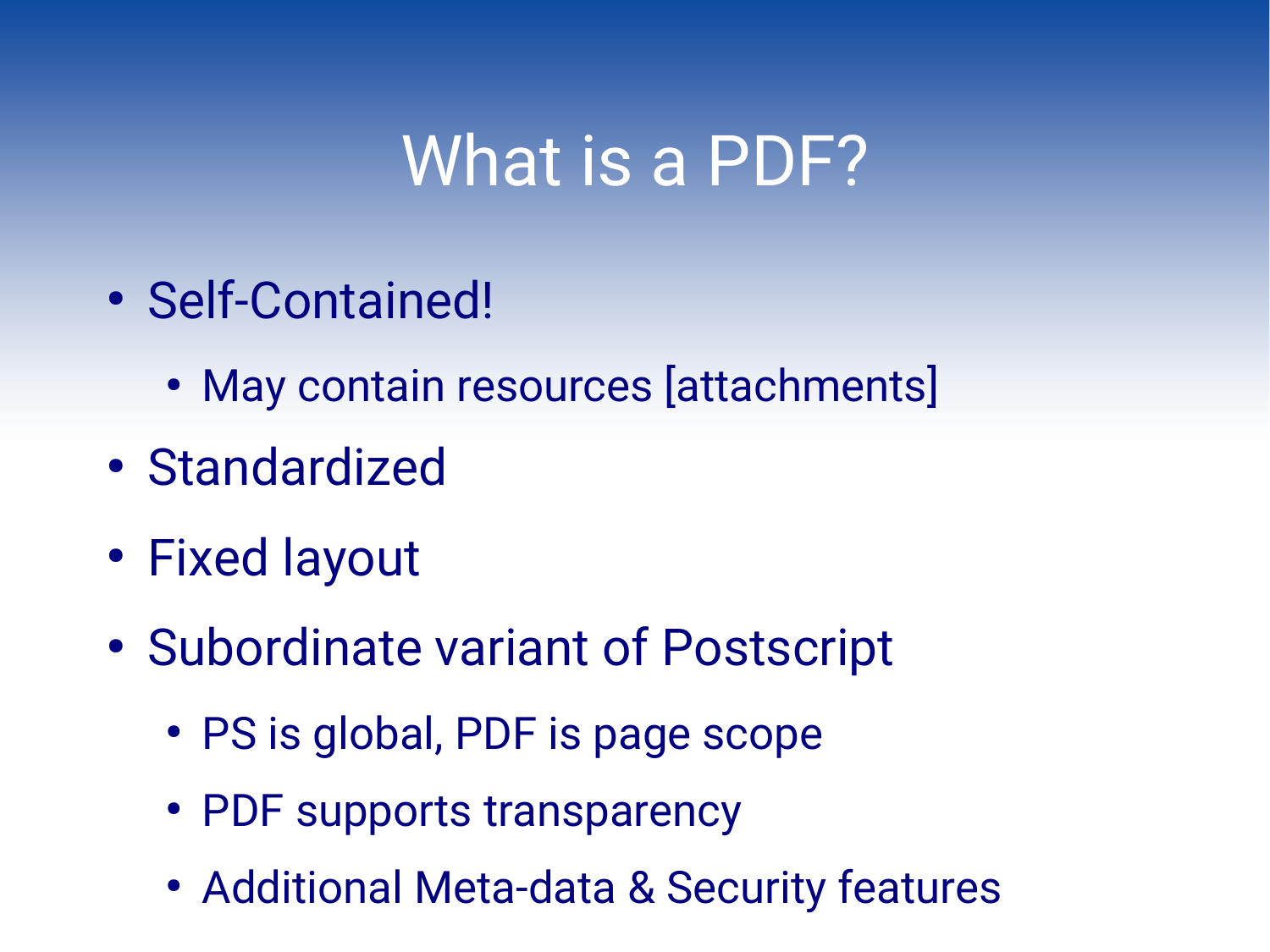### Who is PDF

- Patented by Adobe
- Created 1993
- Open since 2008
	- ISO32000-1
- Split Hierarchy
	- Open ISO
	- Proprietary Adobe
		- Features migrate from proprietary versions to open versions.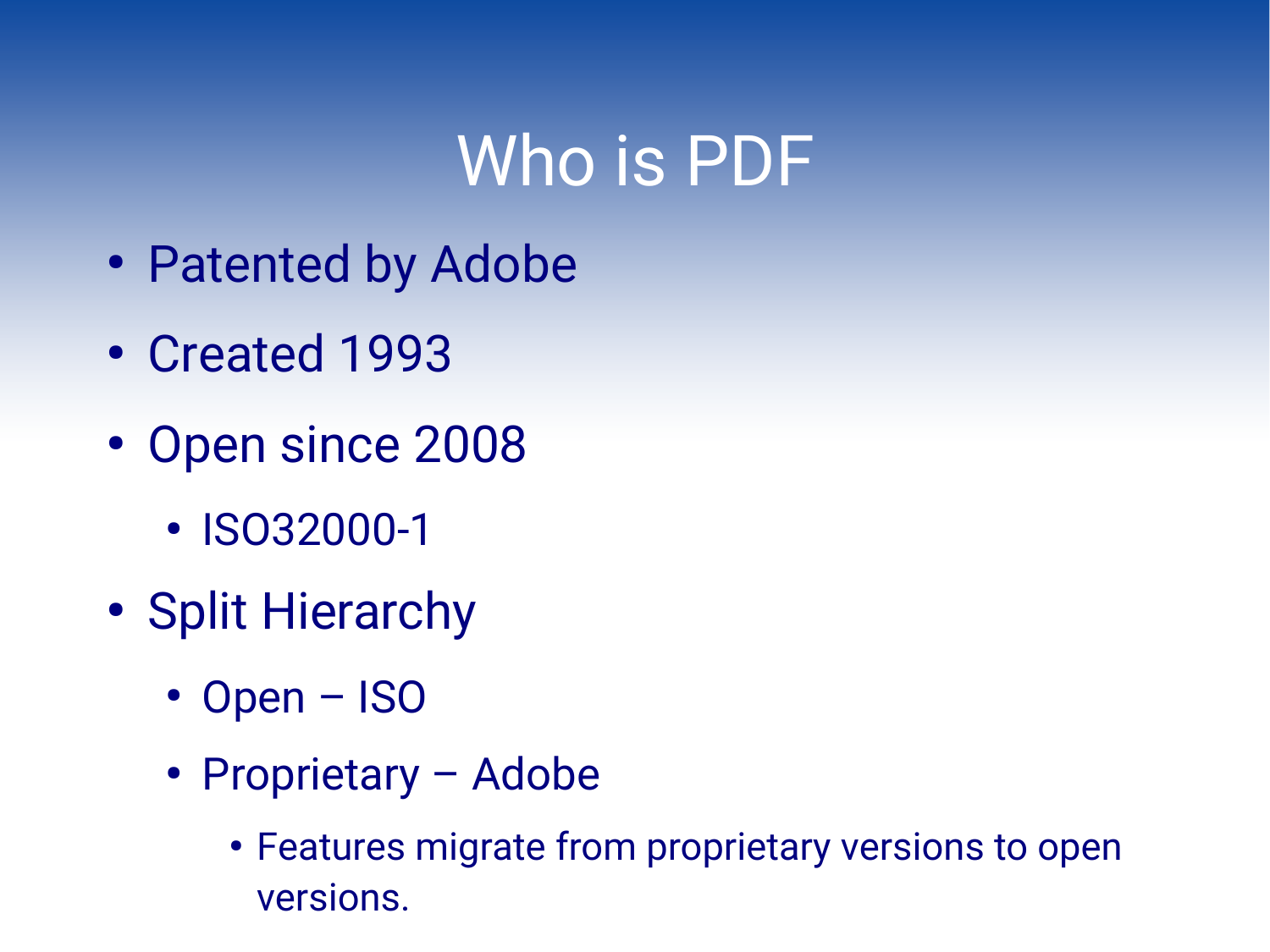### Timeline

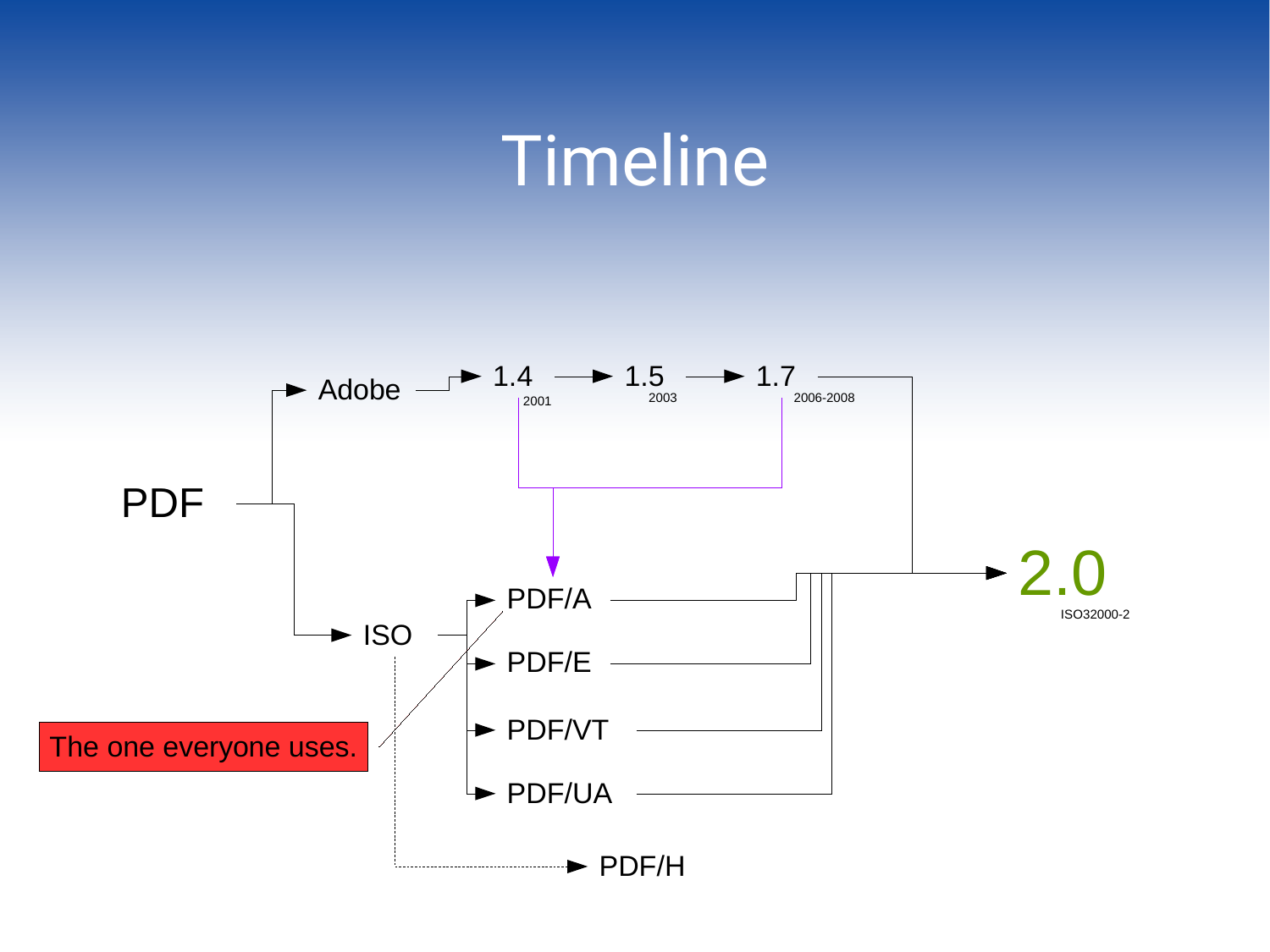### Versions

#### ●**PDF 1.4**

- 40-128b RC4 encryption
- JBIG2
- FDF w/digital signatures
- Includes
- Meta-data / XMP

#### ●**PDF 1.5**

• Usage Rights, FDF/XDF

#### ●**PDF 1.7**

- 256b AES
- Video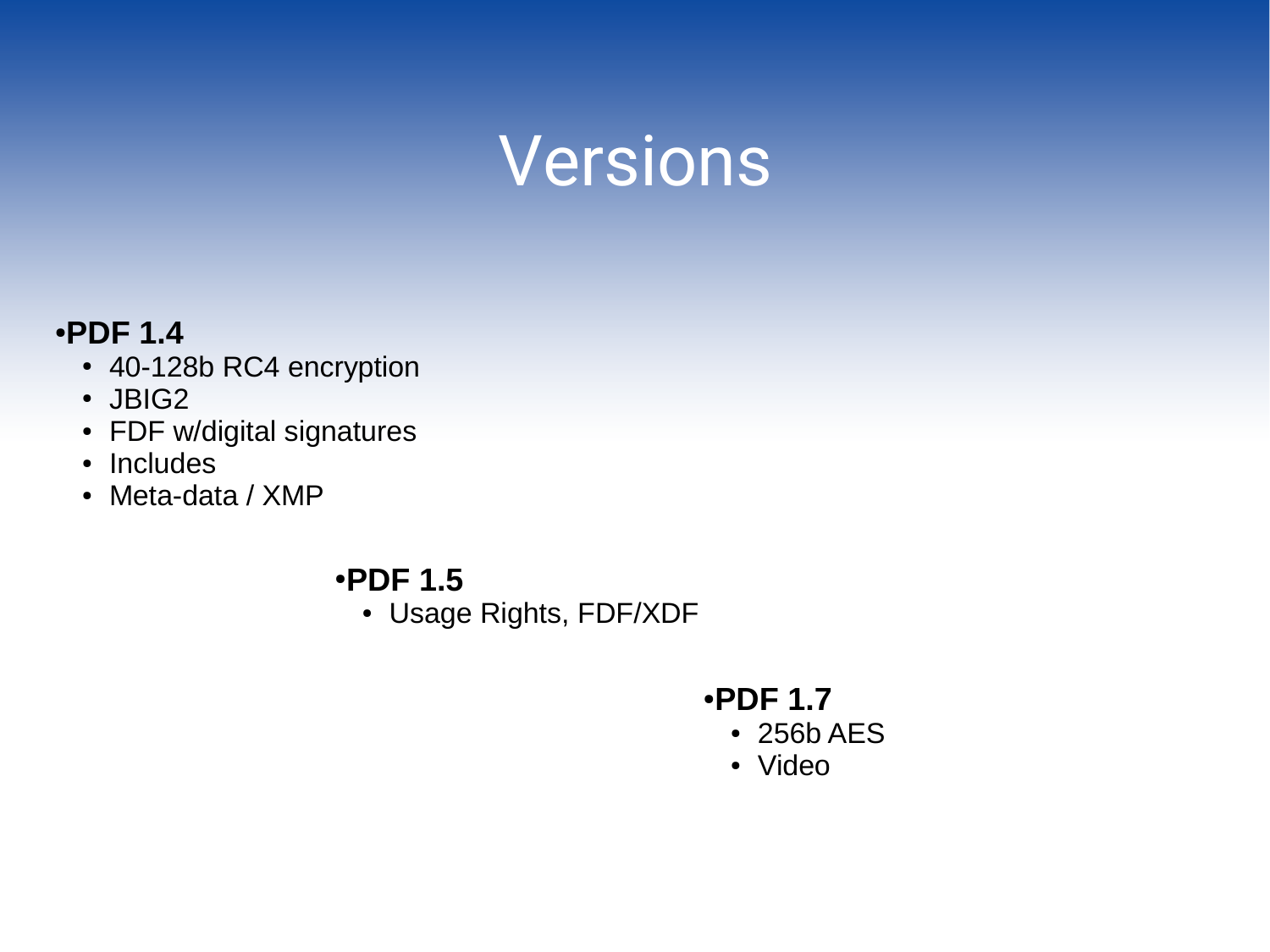### FDF vs. XMP vs. Meta

- PDFs have no less than three mechanisms for storing meta-data
	- Meta-data tags : old school.
	- FDF : Field Definition Format
	- XMP : eXtensible Meta-Data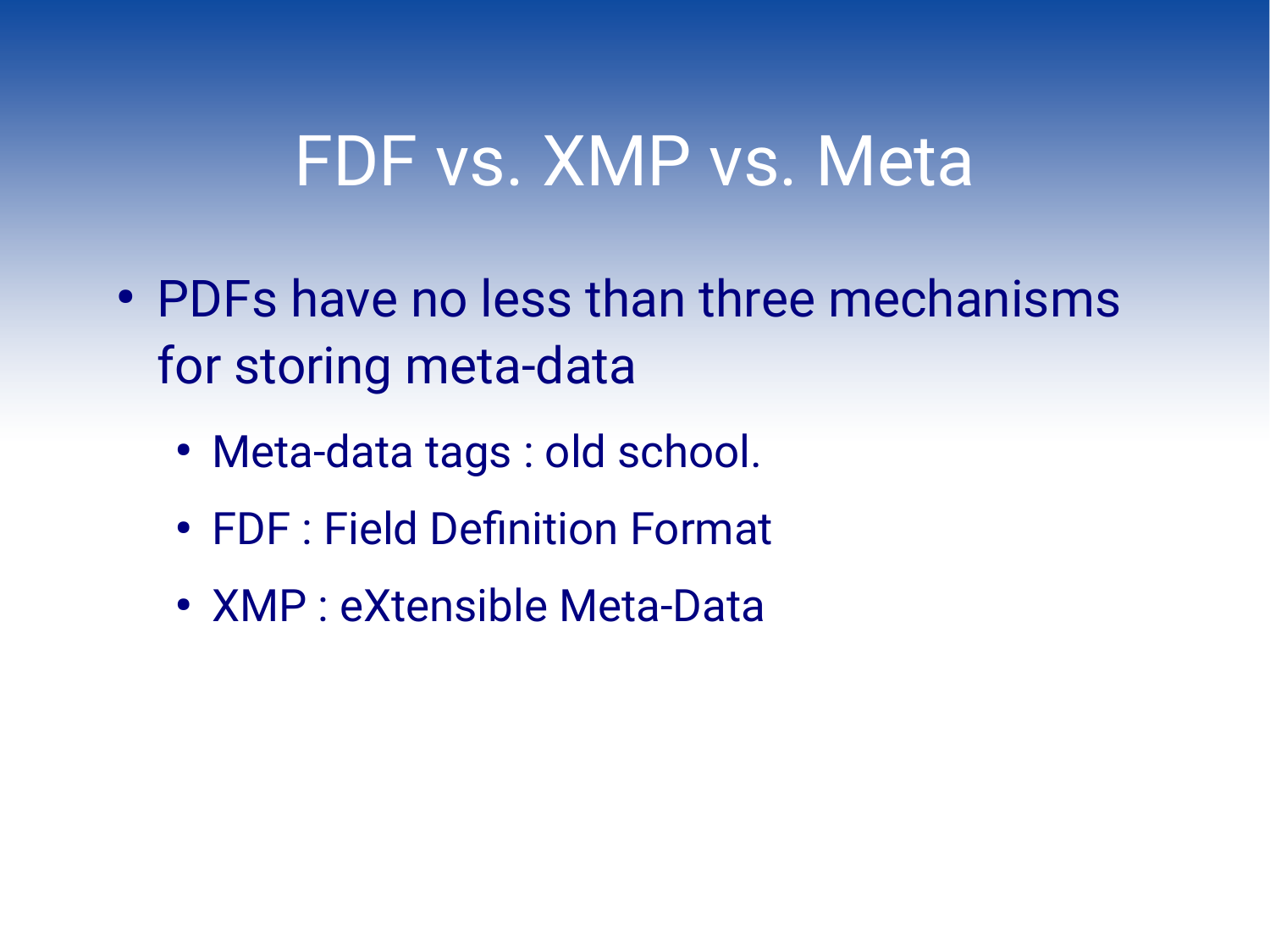PyPDF2 https://pypi.python.org/pypi/PyPDF2

- License: BSD
- Pure Python
- Features
	- meta-data
	- page operations
		- crop, merge, split
	- encryption/decryption

### PDF Manipulation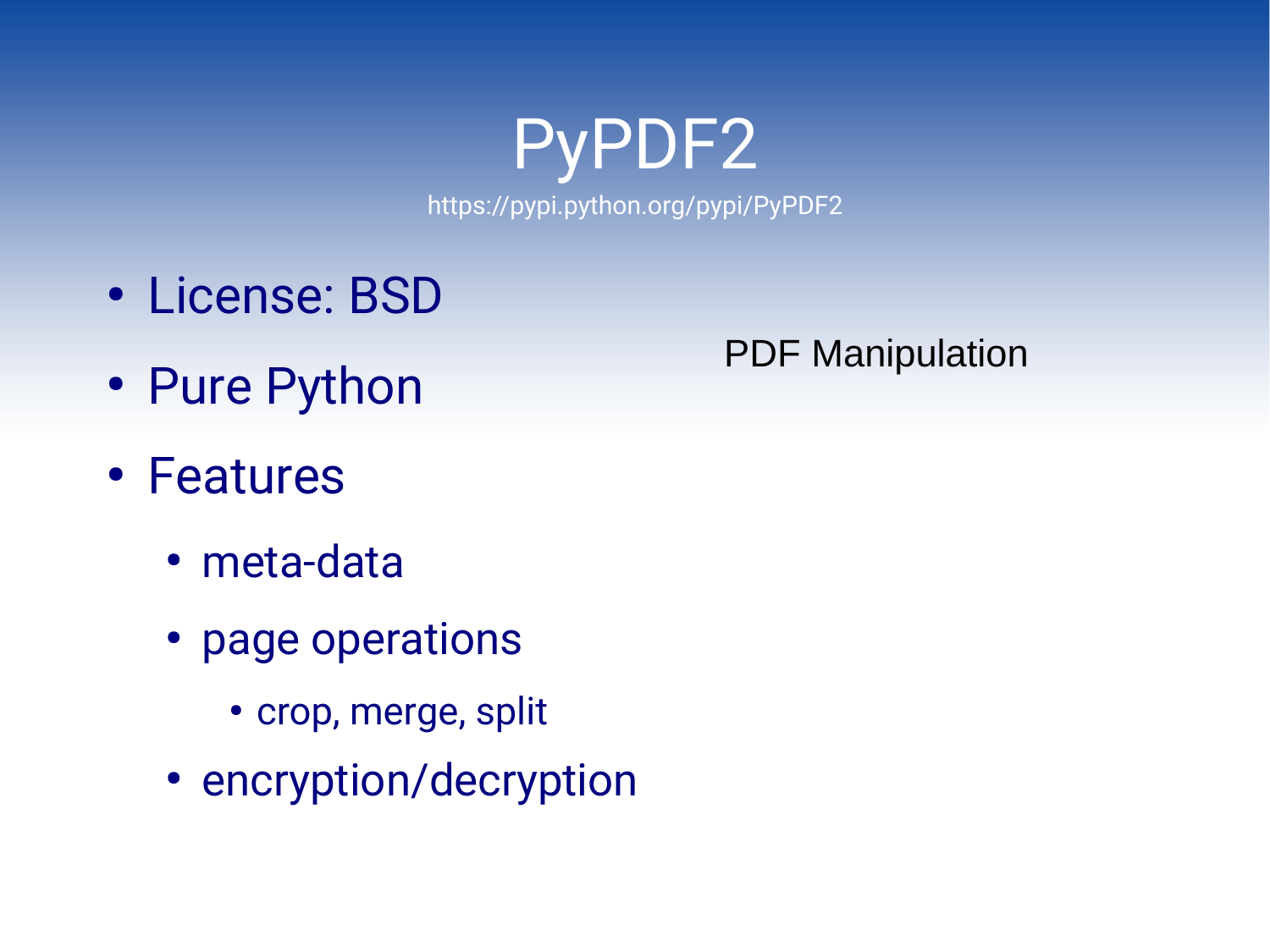## PyPDF2: Meta-Data

>>> rfile = open('nvm4\_reference\_guide.pdf', 'rb')

>>> from PyPDF2 import PdfFileReader

>>> reader = PdfFileReader(rfile)

>>> xmp = reader.getXmpMetadata()

No XMP data.

>>> reader.getDocumentInfo()

 $>>$  xmp -

{'/Title': u'NVM Ref Book', '/Creator': u'FrameMaker+SGML 5.5.3',

'/Producer': u'Acrobat Distiller 3.0 for Macintosh', '/CreationDate':

u'D:19981124085503', '/Author': u'Patrick Chatterton'}

But there is tag data.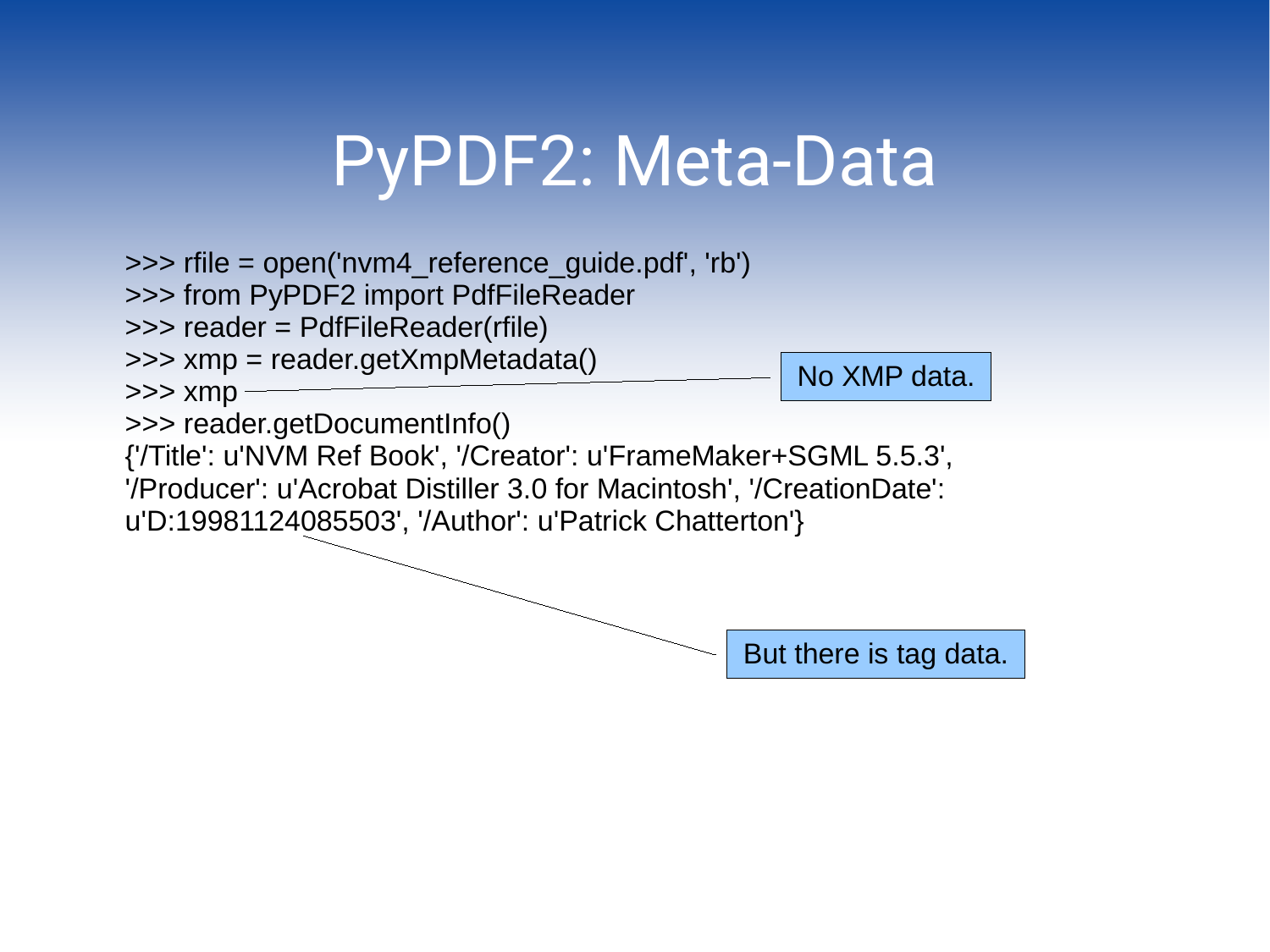## PyPDF2: XMP

>>> rfile = open('IRS Electronic Signature Requirements.pdf', 'rb') >>> from PyPDF2 import PdfFileReader >>> reader = PdfFileReader(rfile) >>> xmp = reader.getXmpMetadata() >>> xmp.pdf\_keywords >>> xmp.xmpmm\_documentId u'uuid:966f0bbd-d8a8-4edf-8298-f9ca6f4d9db6' May be None

XMP data is an object with properties.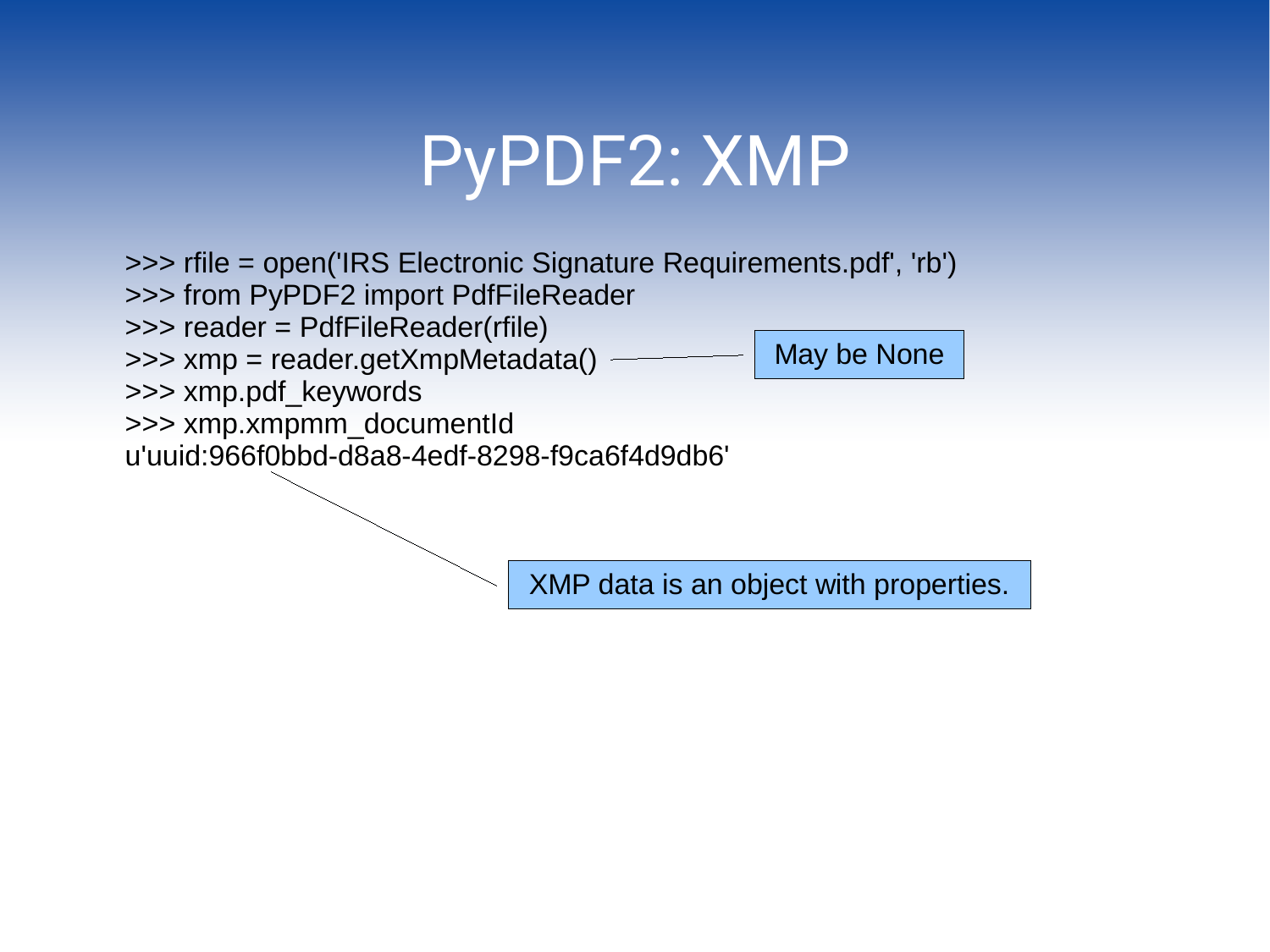## PyPDF2: FDF

```
>>> rfile = open('tests/assetts/PDF-Filled-Form.pdf', 'rb')
>>> from PyPDF2 import PdfFileReader
>>> reader = PdfFileReader(rfile)
>>> pprint.pprint(reader.getFields())
>>> import pprint
>>> pprint.pprint(reader.getFields()
... )
{ u'Date': {'/AA': {'/F': IndirectObject(424, 0),
             '/K': IndirectObject(425, 0)},
        '/FT': '/Tx',
        '/Ff': 2,
        '/T': u'Date',
        '/TU': u'Date MM/DD/YY (required)',
        '/V': u'4/10/14'},
u'Driver': {'/FT': '/Tx',
         '/Ff': 4194306,
         '/T': u'Driver',
         '/TU': u'Driver (required)',
         '/V': u'John Doe'},
                                           writer.updatePageFormFieldValues
```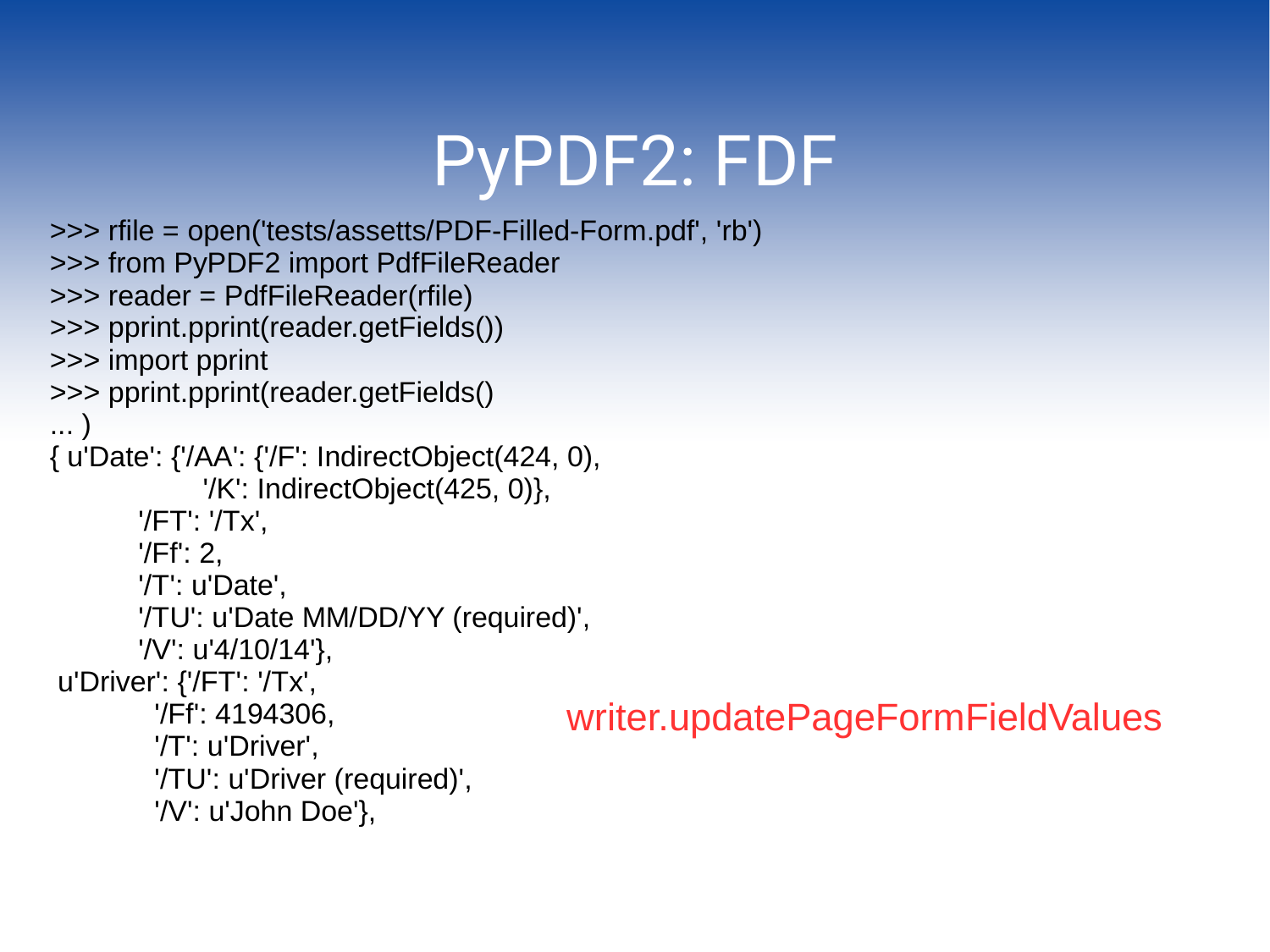## PyPDF2: Bursting

```
signal.signal(signal.SIGALRM, timeout alarm handler)
signal.alarm(15)
reader = PdfFileReader(rfile, strict=False, )
```
writer = PdfFileWriter() for page in range(3, 5): try: signal.alarm(15) writer.addPage(reader.getPage(page)) signal.alarm(0) except TimeOutAlarm: raise BurstingTimeOutException else: writer.write(wfile) writer = None wfile.flush()

cloneDocumentFromReader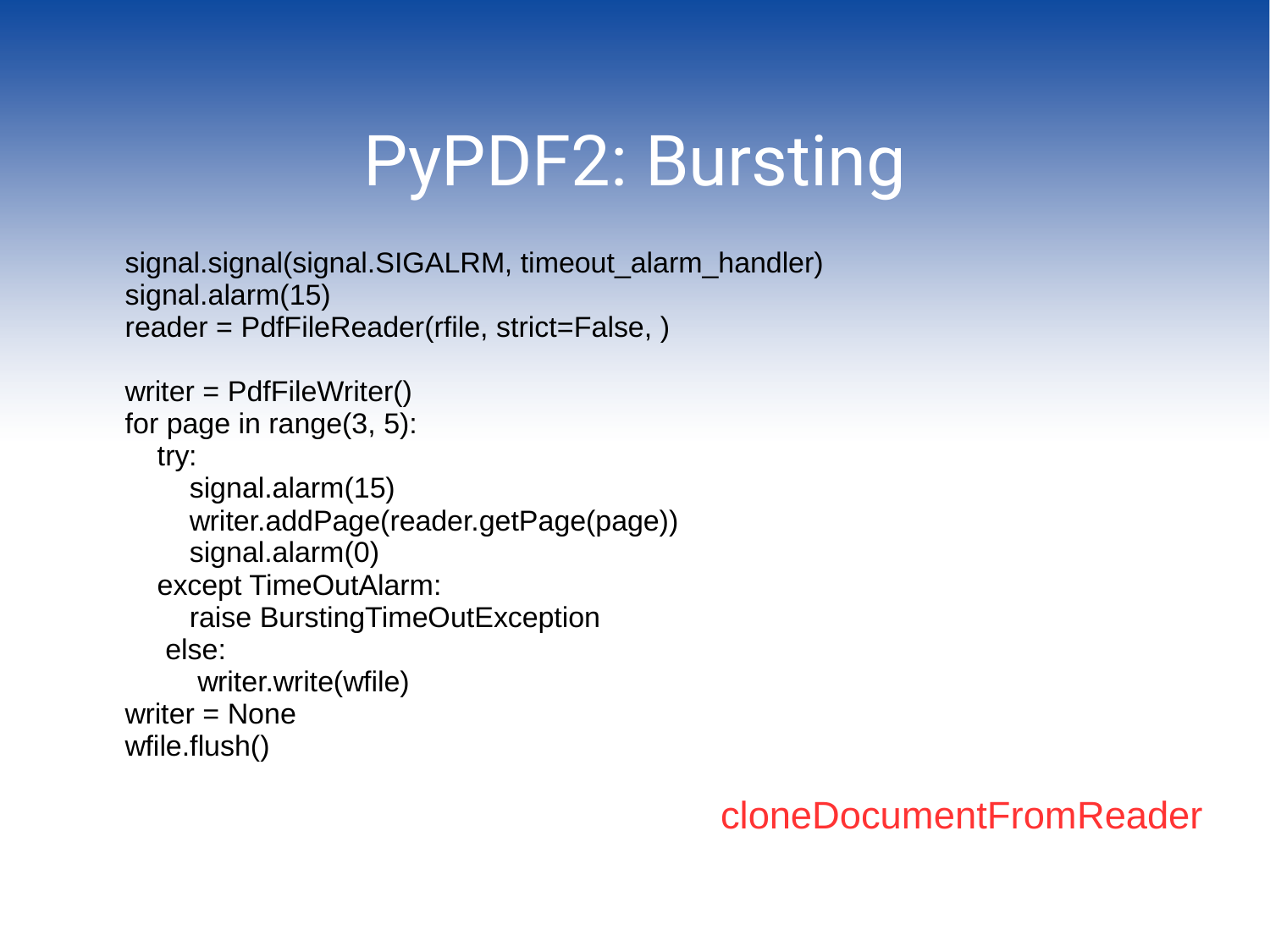## PyPDF2: Rotate Pages

#### import PyPDF2

```
reader = PdfFileReader(rfile)
writer = PdfFileWriter()
```
for pagenum in range(reader.numPages): page = reader.getPage(pagenum) page.rotateClockwise(180) writer.addPage(page)

```
wfile = open('rotated.pdf', 'wb')
writer.write(pdf_out)
wfile.close()
rfile.close()
```
output.addPage(input.getPage(1).rotate**Counter**Clockwise(90))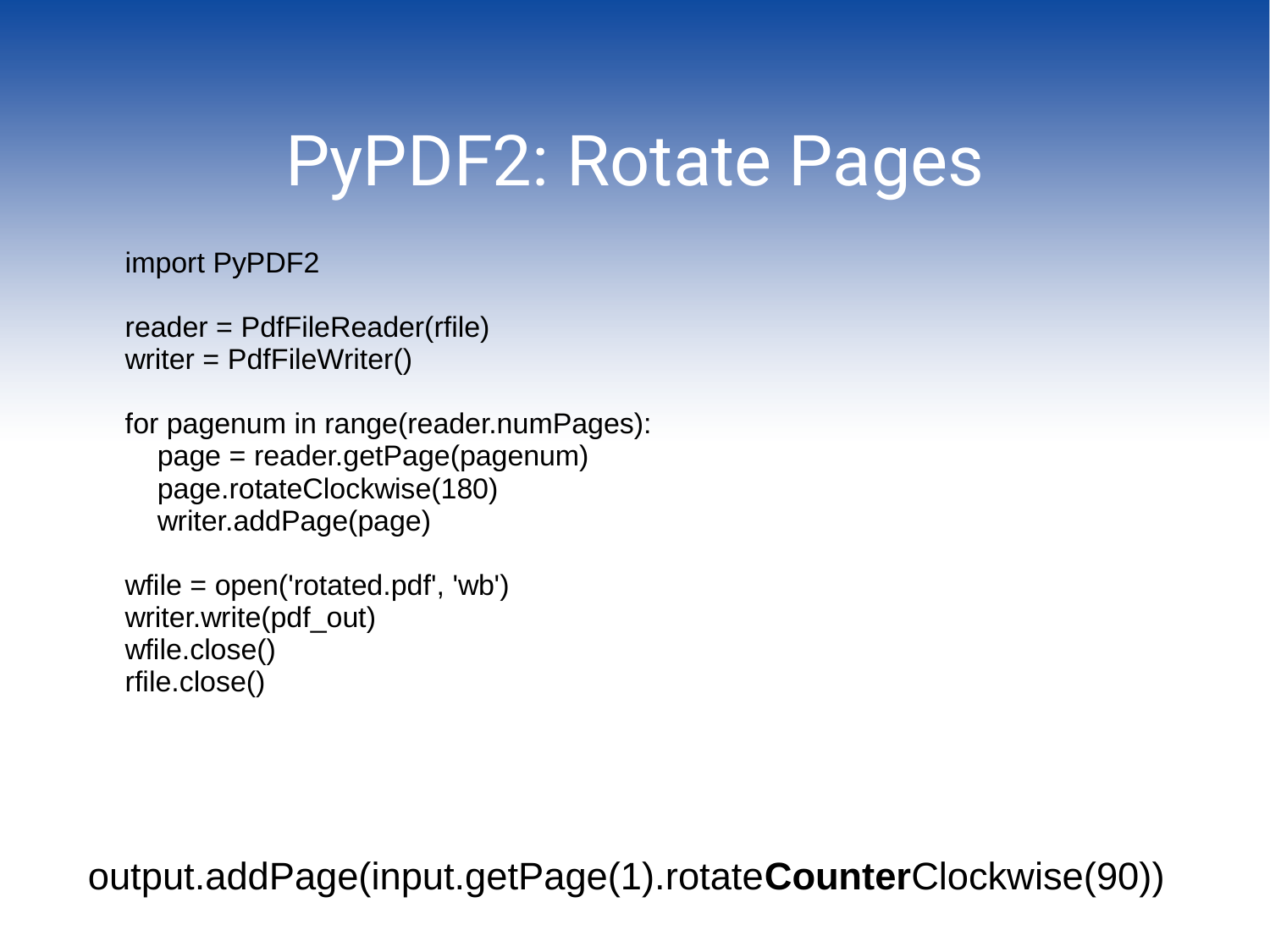## PyPDF2: Attachments

writer.addAttachment('groups.txt', open('/etc/group', 'rb').read())

| of 1                           | 58.05%                                                                                                                                                                                                                                                                                                                                                                                                                                                                                                                                                                                                                                                                                                                                     |
|--------------------------------|--------------------------------------------------------------------------------------------------------------------------------------------------------------------------------------------------------------------------------------------------------------------------------------------------------------------------------------------------------------------------------------------------------------------------------------------------------------------------------------------------------------------------------------------------------------------------------------------------------------------------------------------------------------------------------------------------------------------------------------------|
| Q                              | output.pdf                                                                                                                                                                                                                                                                                                                                                                                                                                                                                                                                                                                                                                                                                                                                 |
| ×<br>Attachments<br>qroups.txt | 3. Dictates that any document in electronic form or executed with<br>signature is fully enforceable.<br>4. Sets forth electronic record retention requirements.<br>5. Provides that electronic records are fully admissible in any leg<br>Definition of Electronic Signature<br>A technologically neutral term indicating various methods of signi<br>message that (a) identify and authenticate a particular person as<br>electronic message, and (b) indicate such person's approval of th<br>contained in the electronic message (definition from GPEA, Pub.I<br>of electronic signature technologies include PINs, user identificati<br>digital sign atures, digitized signatures, and hardware and biometr<br>E-Sign Law Requirements |

There are currently five requirements of the E-Sign law which we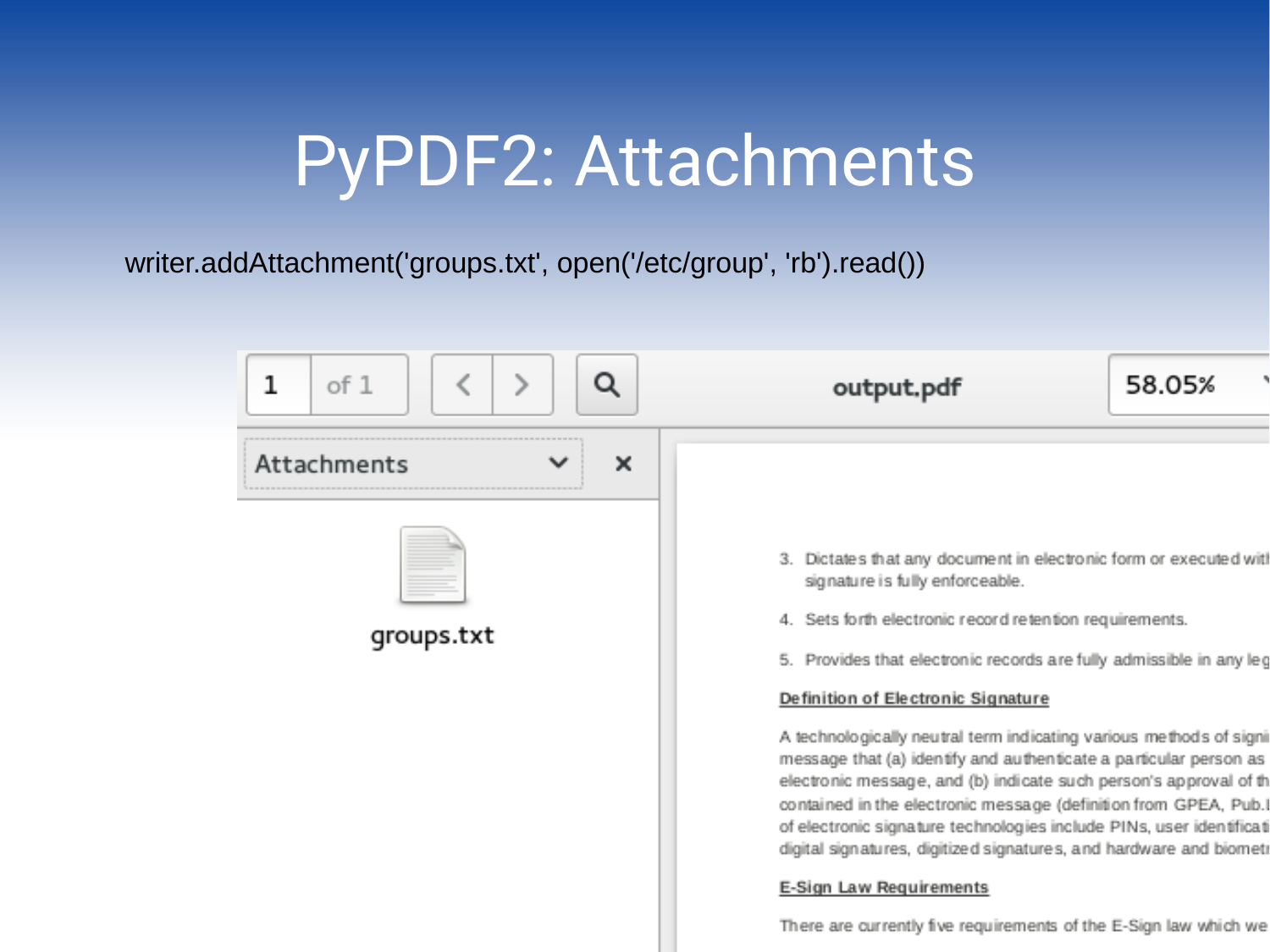### PyPDF2: More Content

- addJS: Javascript
- addLink: add internal link
- addBookmark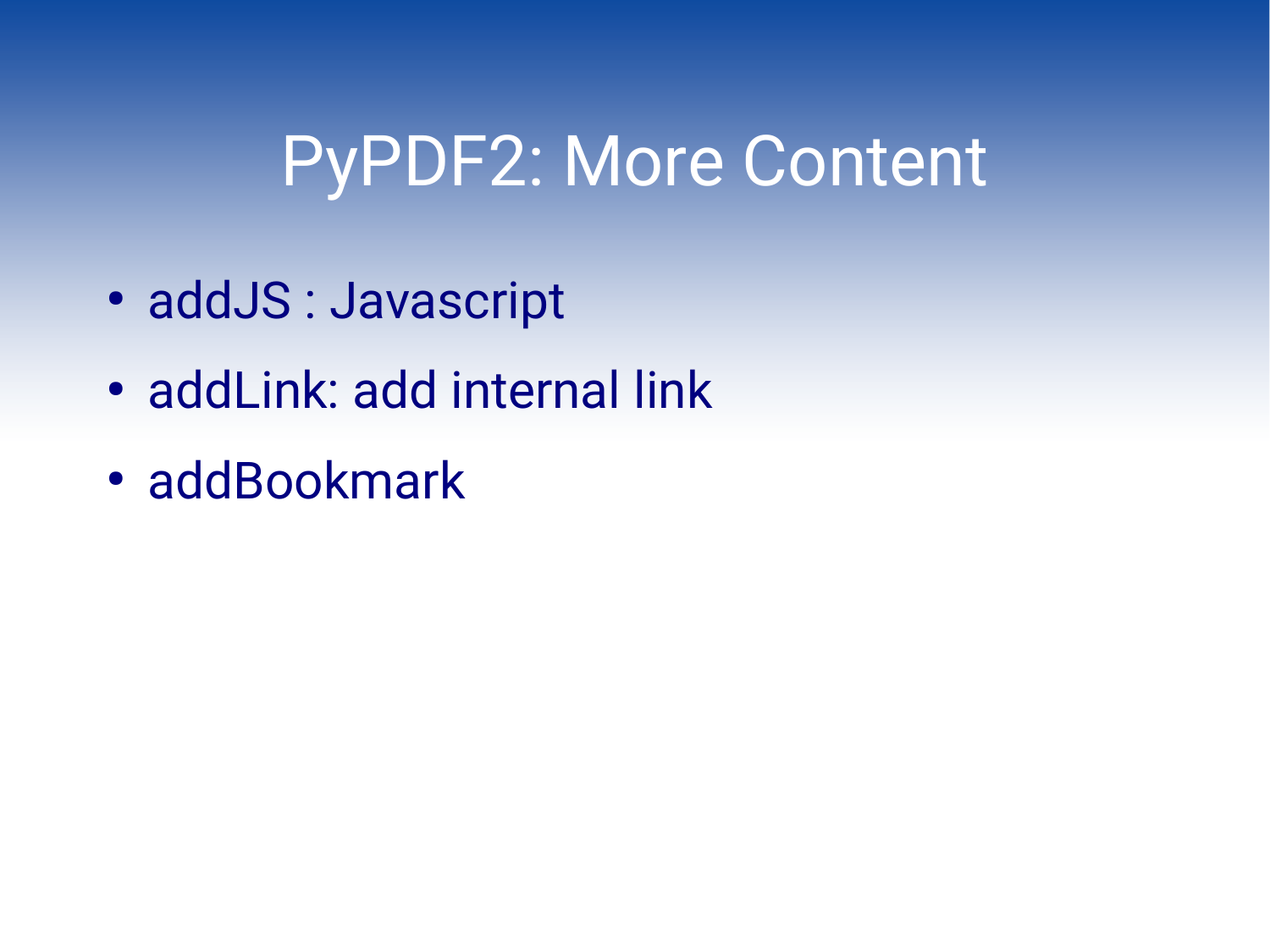### PyPDF2: Extract Text

reader = PdfFileReader(rfile) wfile = open('output.txt', 'wb') for i in range(0, reader.numPage): page = reader.getPage(i) wfile.write(page.extractText()) wfile.write('\n')

> PDFs are not actually linear; the text may not match the *flow* of the read document.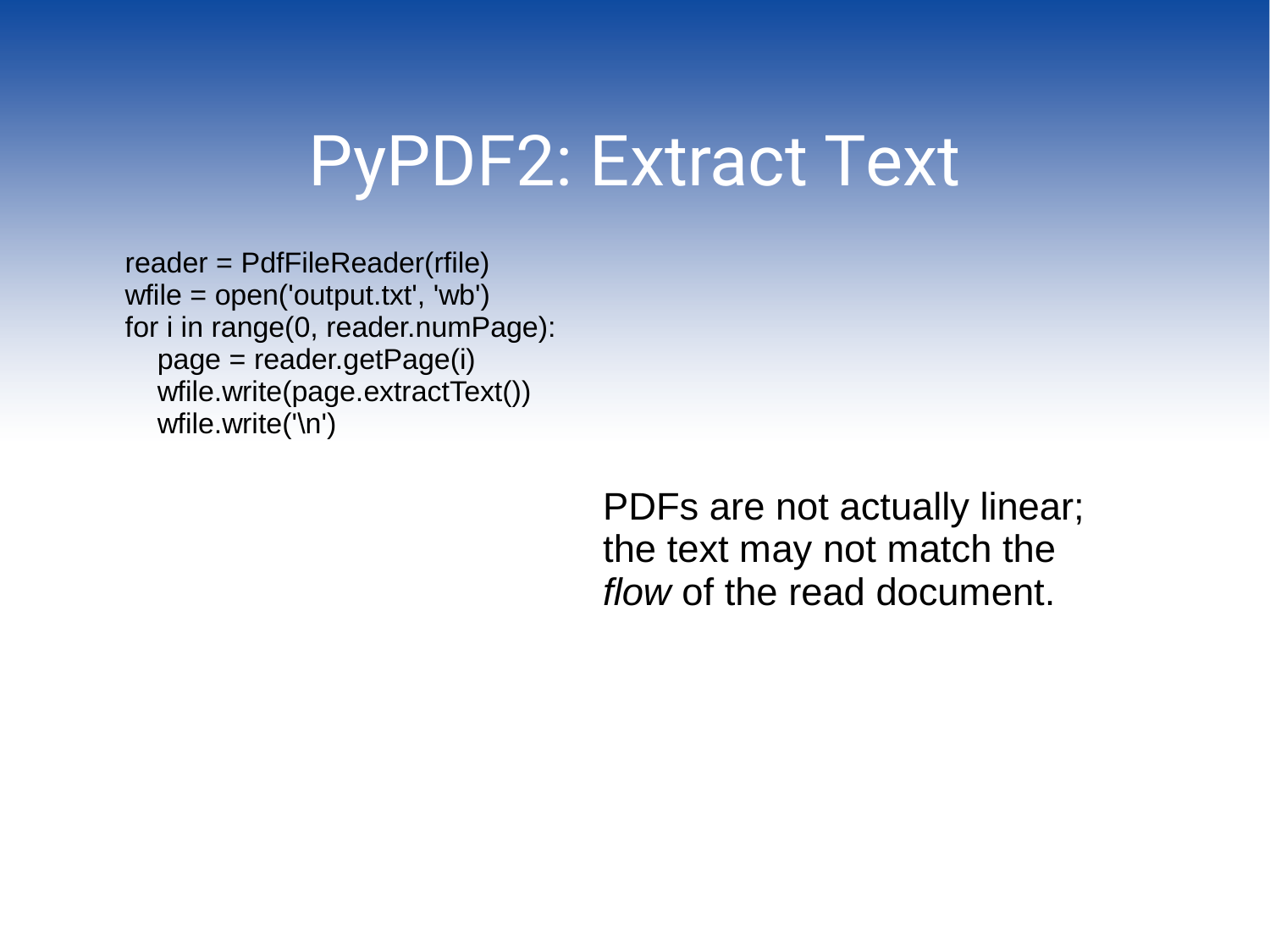# z3c.rml

https://pypi.python.org/pypi/z3c.rml

• License: ZPL

PDF Creation

- Implementation of RML
	- AKA: A free version of ReportLab
- Robust PDF creation.

<http://www.reportlab.com/software/opensource/samples/> <http://www.reportlab.com/documentation/rml-samples/> http://www.reportlab.com/software/rml-reference/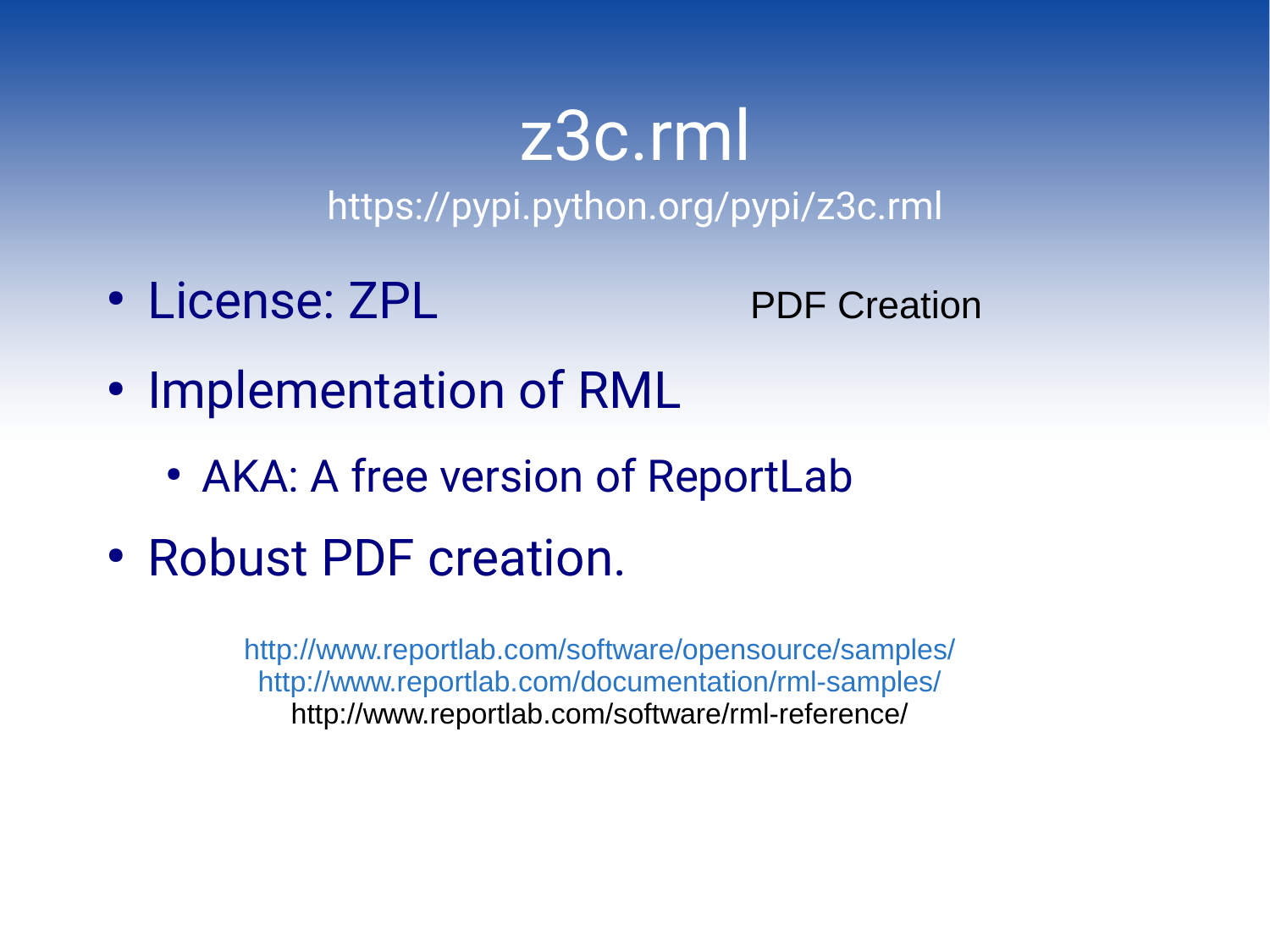### RML

```
 <xsl:template match="/workorders">
     <document filename="example_3.pdf">
        <template pagesize="letter" leftMargin="20" showBoundary="0">
          <pageTemplate id="main">
             <pageGraphics>
               <image x="11mm" y="248mm" width="5.2cm" height="1.9cm">
                <xsl:attribute name="file">text-x-python.png</xsl:attribute>
               </image>
               <stroke color="gainsboro"/>
               <drawString x="90mm" y="261mm">Workorder 
Summary</drawString>
```
Easy and fast to generate by XSLT transform or using ElementFlow.

...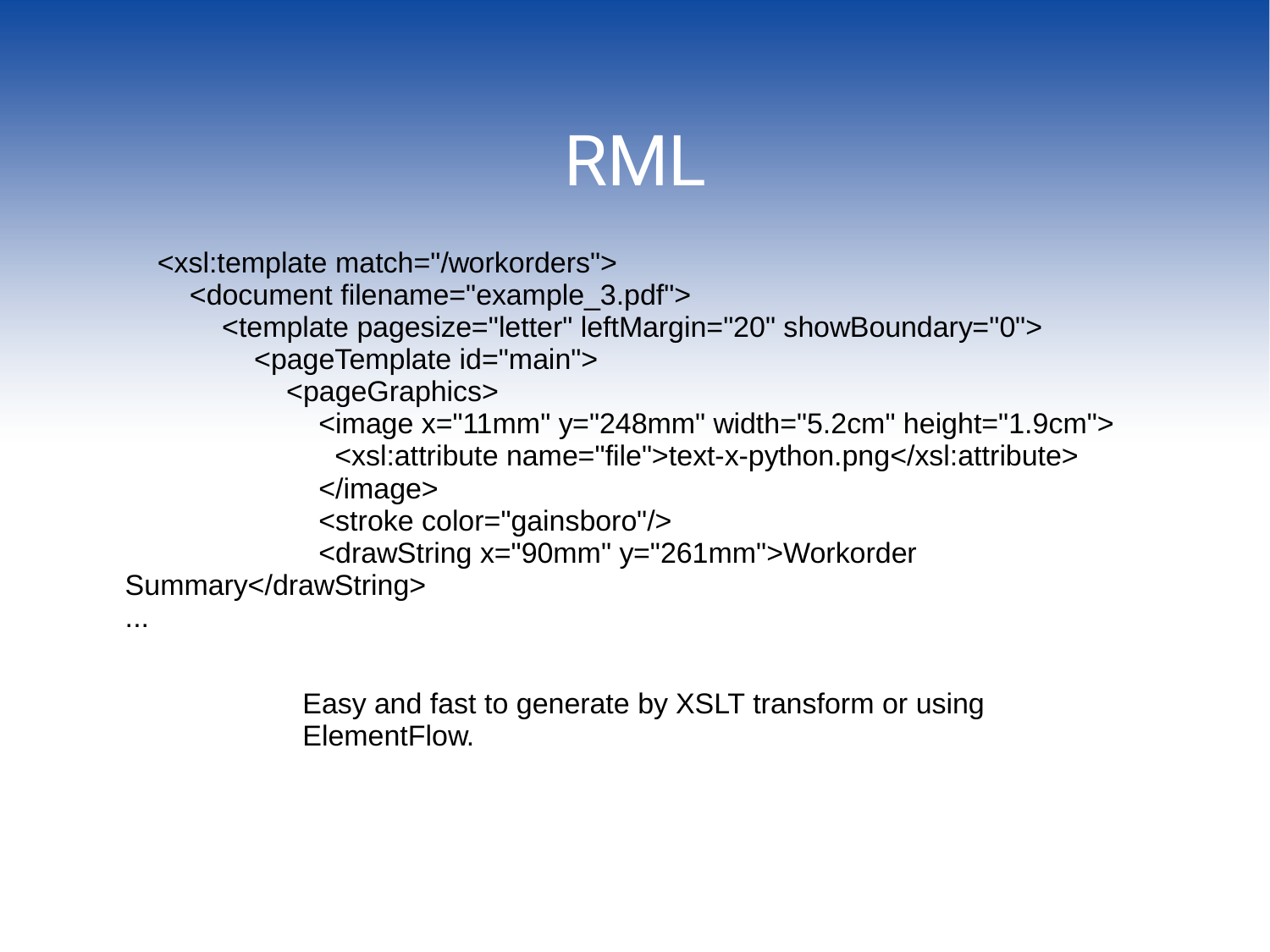### Creation

from z3c.rml import document as RMLDocument from z3c.rml import interfaces zope.interface.moduleProvides(interfaces.IRML2PDF)

class RMLToPDFWriter(object):

 def \_\_init\_\_(self, rfile): root = etree.parse(rfile).getroot() self.doc = RMLDocument.Document(root)

```
 def write(self, wfile):
   self.doc.process(wfile)
```
 def close(self): self.doc = None

```
writer = RMLToPDFWriter(rfile)
writer.write(self.wfile)
writer.close()
```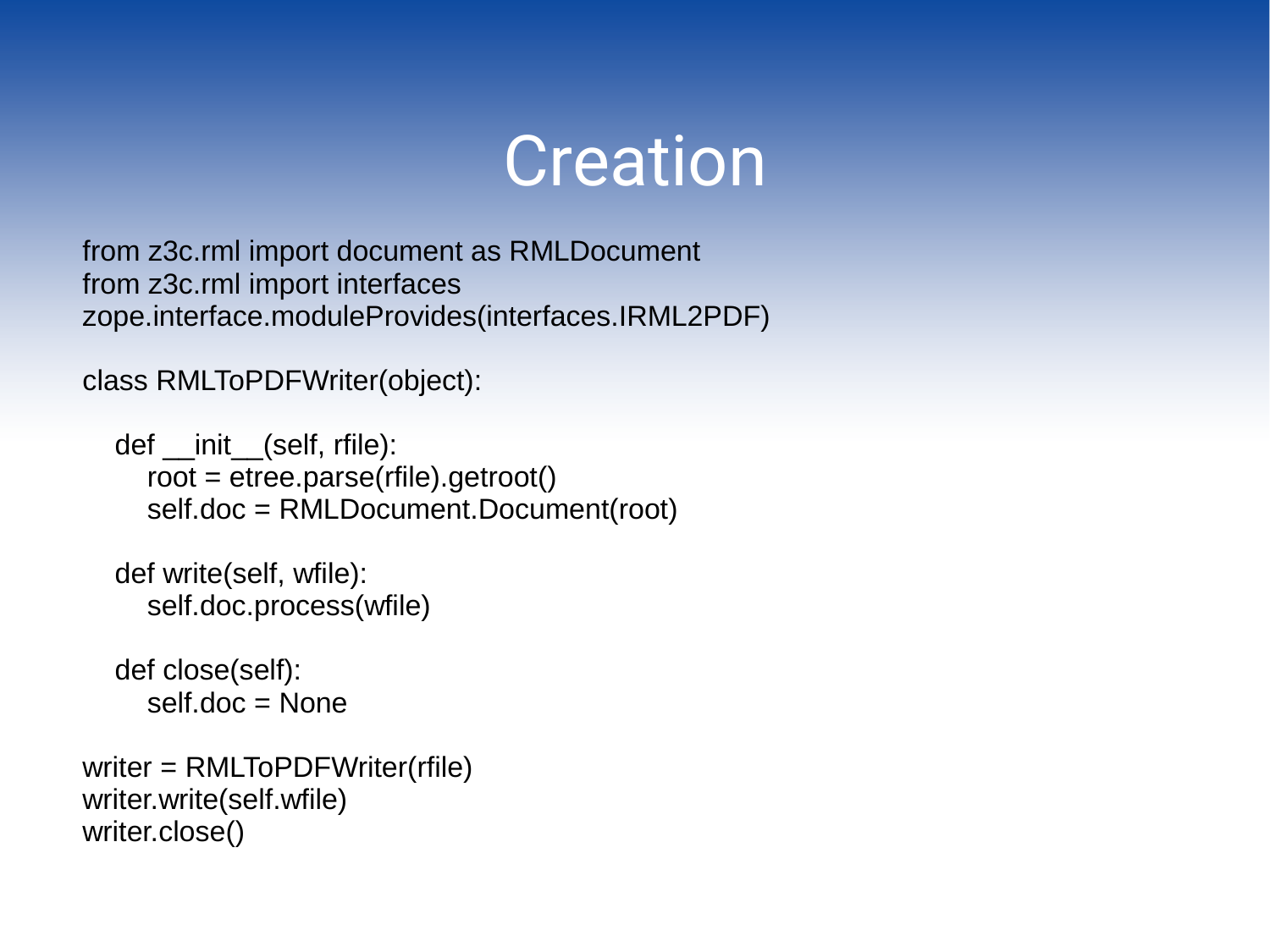## Metapdf

https://pypi.python.org/pypi/metapdf/0.3.2

• License: MIT

PDF Data Extraction

- Optimized for one task.
	- Meta data for a PDF is stored at the end of the file.
	- 50-60% performance improvement for large documents.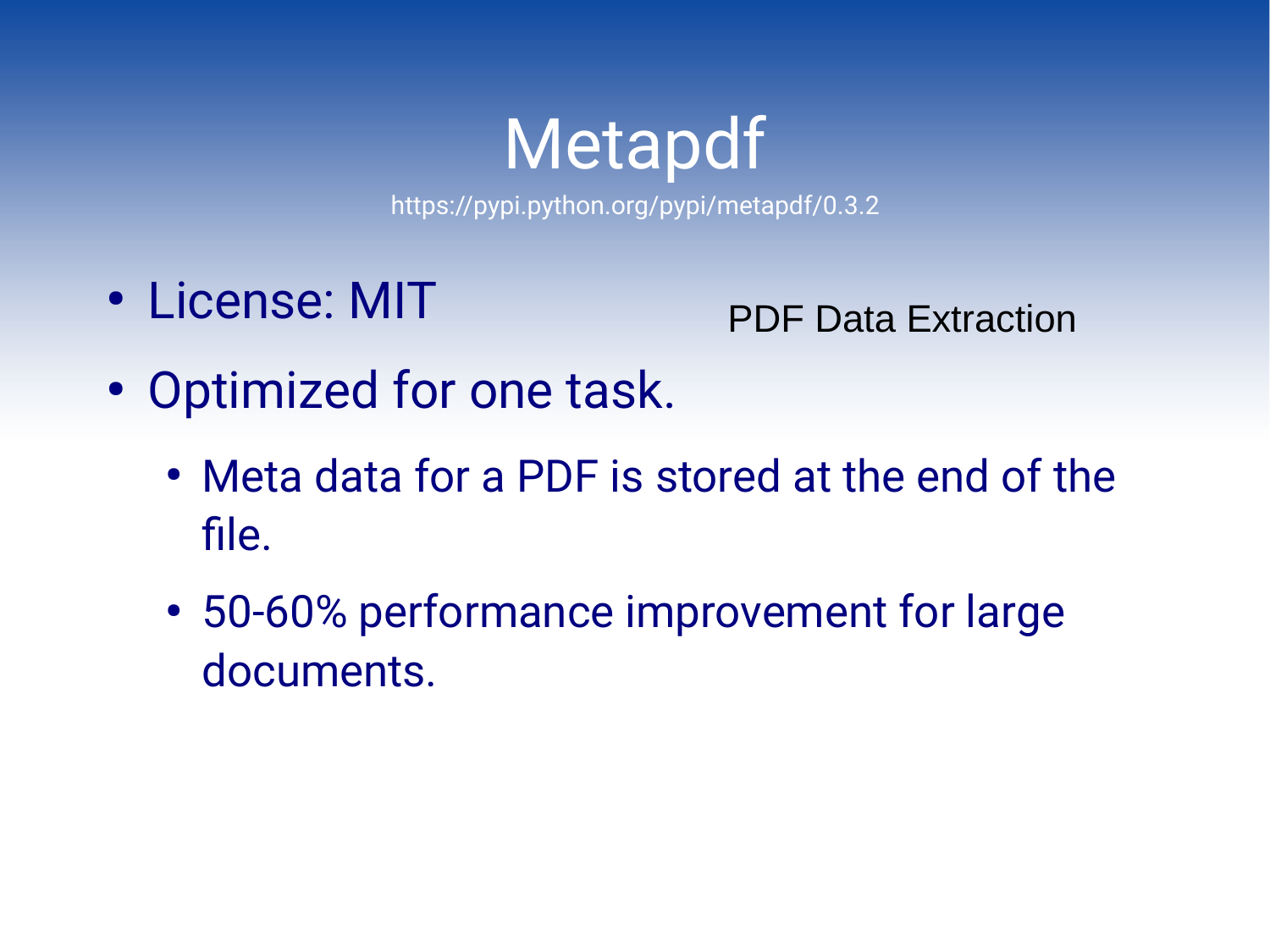## Metapdf

>>> import os >>> from metapdf import MetaPdfReader >>> MetaPdfReader().read\_metadata(read('1984.pdf', 'rb'))  $\{$ 

 '/Author': 'George Orwell', '/Title': '1984', '/ModDate': u"D:20041013081643-04'00'", '/CreationDate': u'D:20001221232522Z', '/Producer': u'Acrobat PDFWriter 4.0 for Windows', '/Creator': u'George Orwell - 1984.doc - Microsoft Word' }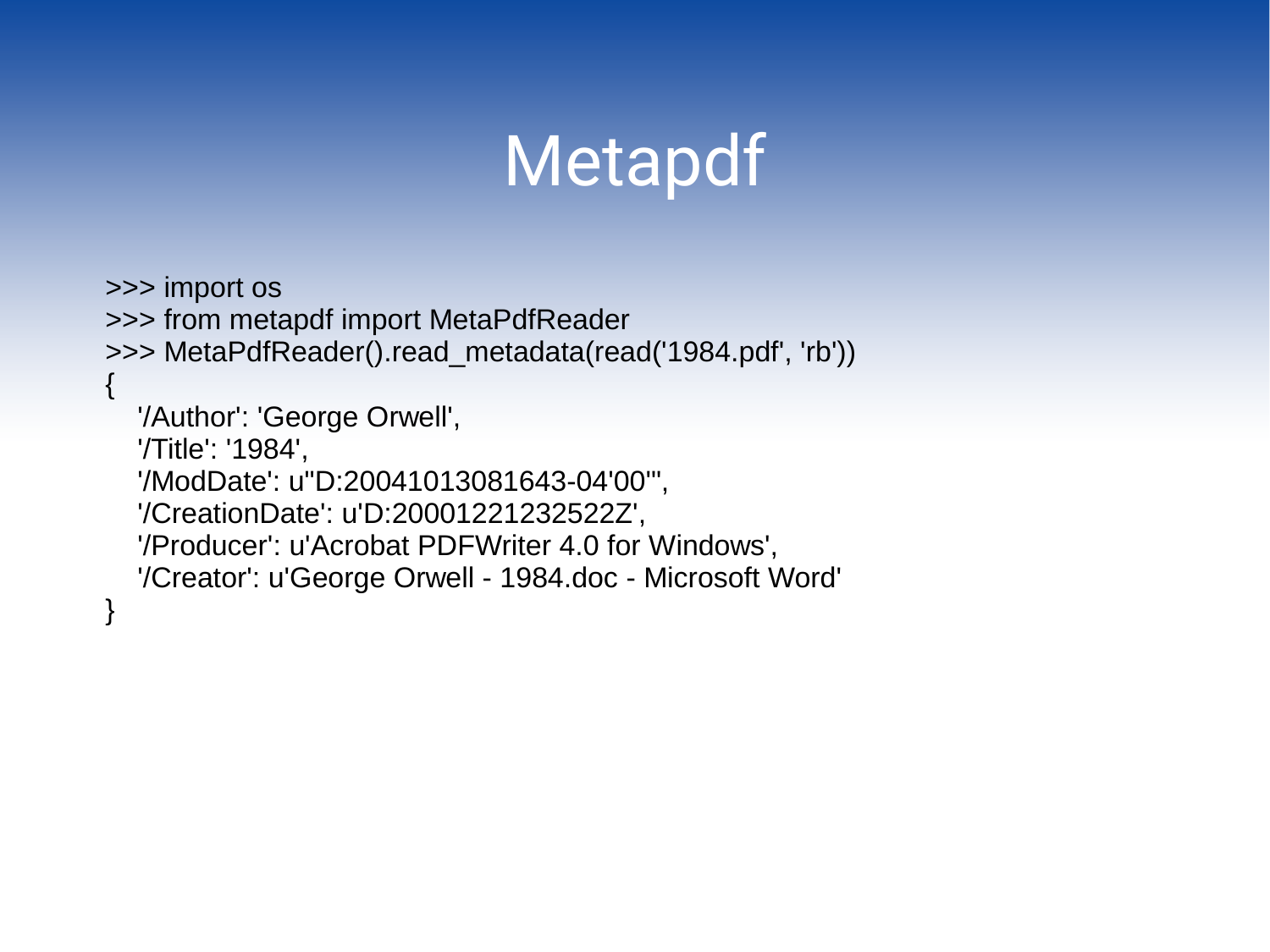# **Limits**

What you cannot do in Python. : (

- Digital signing/verification.
- Form processing is twitchy.
	- RepotLab support is sketchy.
	- Utilities are clumsy and error prone.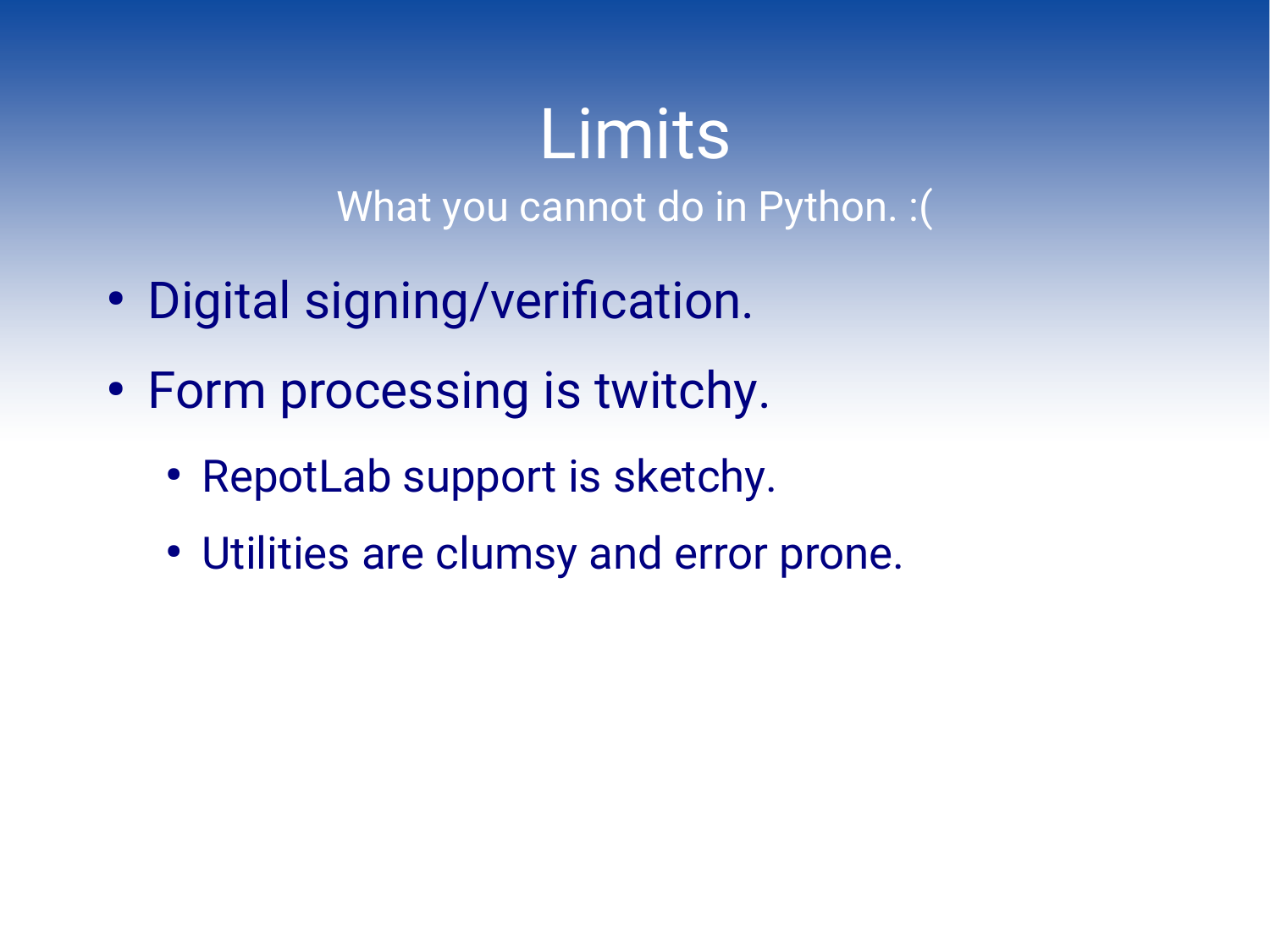## **Thumbnails**

```
def timeout_alarm_handler(signum, frame):
     raise TimeOutAlarm
```
try:

```
signal.signal(signal.SIGALRM, timeout alarm handler)
signal.alarm(CONVERSION_TIMEOUT_SECONDS)
```

```
 # convert -format pdf -[0] -thumbnail 175x -bordercolor white png:-
 converter = Popen(
```

```
\begin{bmatrix} 1 & 1 & 1 \ 1 & 1 & 1 \end{bmatrix} '/usr/bin/convert', '-format', 'pdf', '-[0]',
                   '-thumbnail', '175x', '-bordercolor', 'white', 'png:-',
               ],
               stdin=PIPE, stdout=sfile, stderr=efile,
\overline{\phantom{a}}
```

```
 shutil.copyfileobj(rfile, converter.stdin)
   converter.stdin.close()
   converter.communicate()
   signal.alarm(0)
 except TimeOutAlarm:
```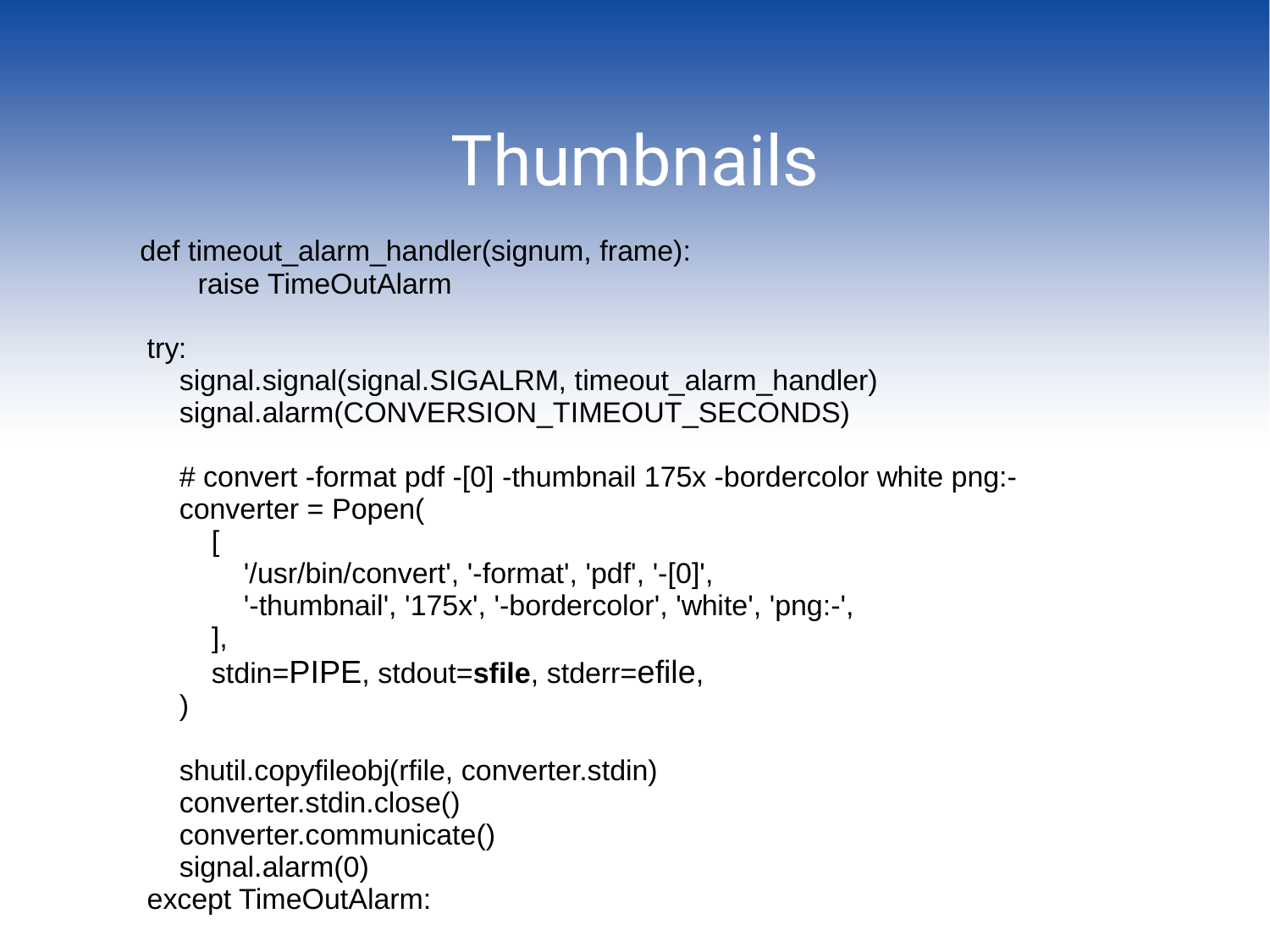### Hack: Text To PDF

Source URL: <http://djangosnippets.org/snippets/1778/> A horrible ActiveState recipe that proves very useful.

 pdf = pyText2Pdf( rfile, wfile, title=title, font=font, ptSize=font\_size, tab=tab\_width, cols=columns, do\_ffs=do\_ffs,  $\overline{\phantom{a}}$ pdf.Convert()

• A single Python file, not even a module. •Dumps text to a PDF file.

pdf = None wfile.flush() wfile.seek(0) rfile.seek(0) reader = PDFFileReader(wfile) writer = PDFFileWriter(xfile) writer.cloneDocumentFromReader(reader) writer.addAttachment('source.txt', rfile.read()) writer.write(xfile) *Add the original text document as an attachment to the PDF version.*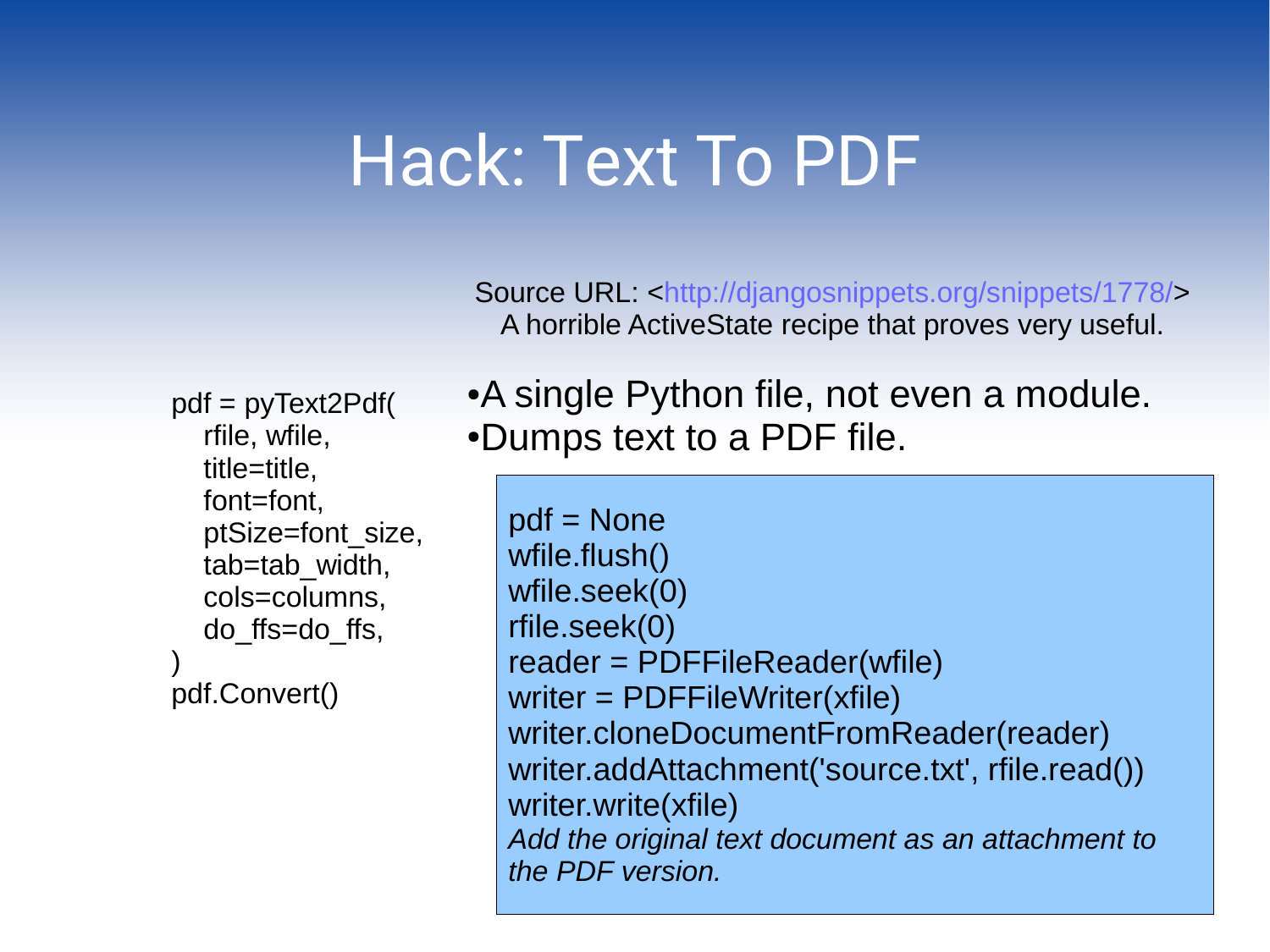### PyFDF

https://code.google.com/p/pyfpdf/wiki/Tutorial https://github.com/reingart/pyfpdf

• Derived from the FPDF PHP class

import os from fpdf import FPDF

...

```
pdf = FPDF()pdf.add_page()
pdf.set_font('helvetica', '', 13.0)
pdf.set_xy(105.0, 8.0)
pdf.cell(ln=0, h=22.0, align='C', w=75.0, txt='Sample Invoice', border=0)
pdf.set_line_width(0.0)
```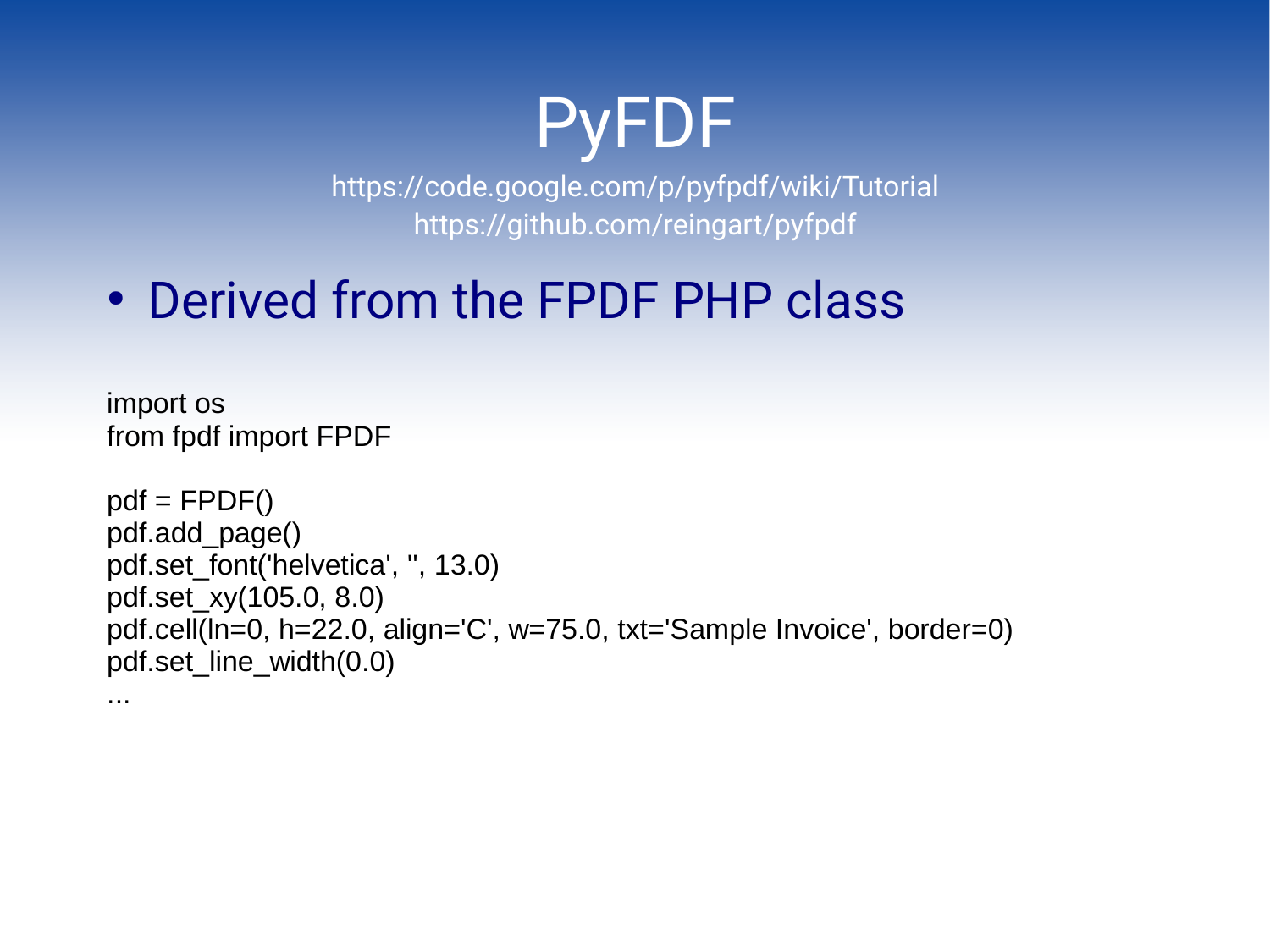```
Scrubbrush
    self. cairo path = self.context.server_defaults_manager.string_for_default(
       'PDFToCairoPath', value='/usr/bin/pdftocairo',
\qquad \qquad converter = None
     converter_result = False
    sfile = BLOBManager.ScratchFile(require_named_file=True, )
     efile = BLOBManager.ScratchFile()
     converter = Popen(
       [self._cairo_path, '-pdf', '-origpagesizes', '-', '-'], stdin=PIPE, stdout=sfile, stderr=efile,
\qquad \qquad try:
      signal.signal(signal.SIGALRM, timeout_alarm_handler)
      signal.alarm(CONVERSION_TIMEOUT_SECONDS) # constant, for catching never ending scribs
       shutil.copyfileobj(rfile, converter.stdin)
       converter.stdin.close()
       converter.communicate()
       signal.alarm(0)
     except TimeOutAlarm:
      converter_result = False
     except Exception:
      converter_result = False
     else:
       converter_result = True
     finally:
       signal.alarm(0)
       BLOBManager.Close(efile)
       if converter.returncode is None:
         try:
           converter.terminate()
         except Exception:
 ...
     if converter_result:
       BLOBManager.Close(rfile)
       sfile.seek(0)
       return sfile
                                               PDF files, especially when moving between 
                                               platforms, can have all manner of weird bugs – 
                                               especially relating to fonts. The excellent libcairo 
                                               can be used to scrub a PDF into maximum 
                                               compatibility.
                                               Beware: font icons, like check-marks etc… 
                                               Especially web developers love that kind of junk - it
                                               looks cute – it never works consistently. Use 
                                               images for icons and glyphs.
```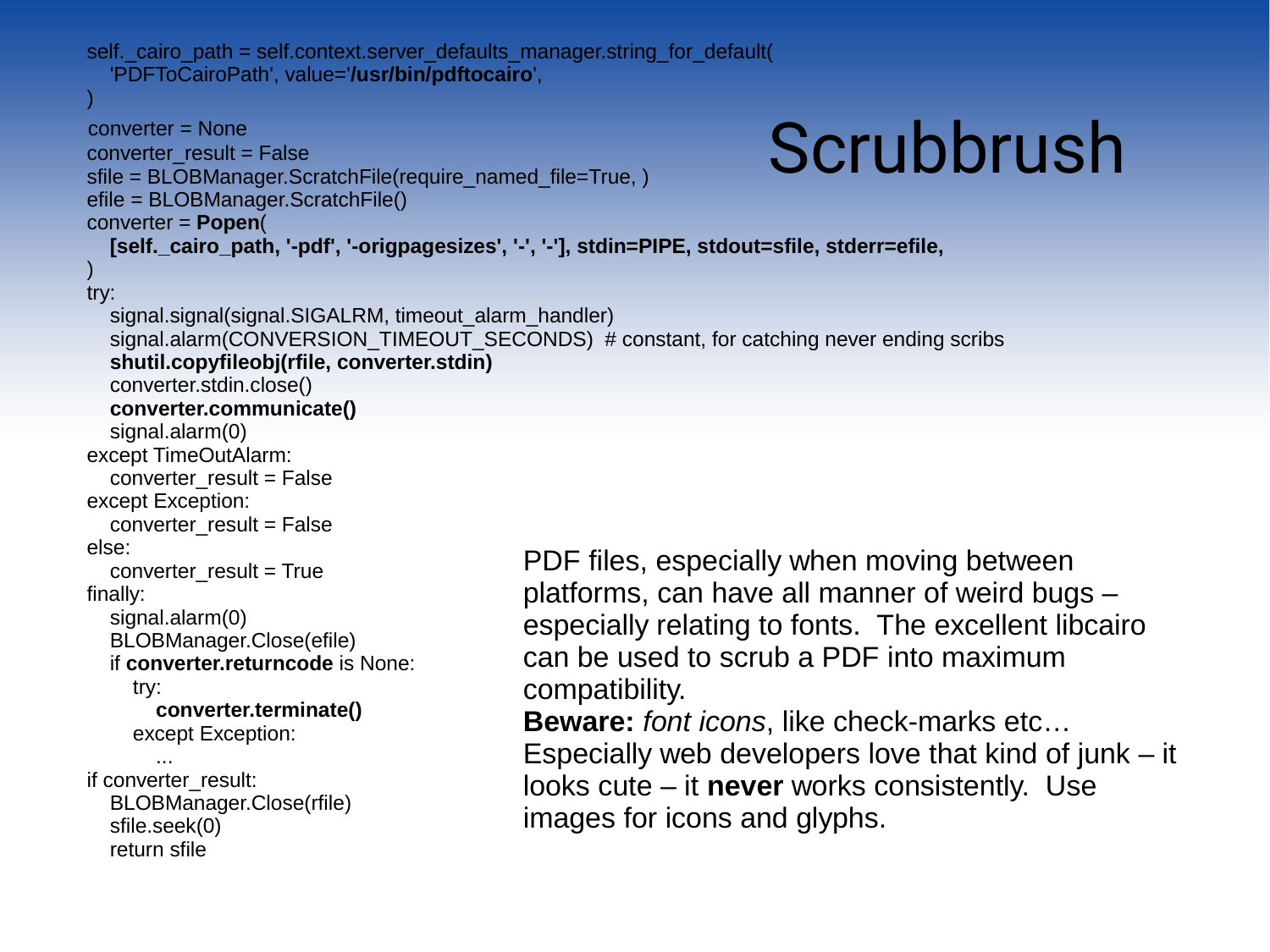## Scrubbrush

#### BEFORE:

| name<br>------------------------------- | type         |             | encoding |                                |       |          |             | emb sub uni object ID |              |                |              |
|-----------------------------------------|--------------|-------------|----------|--------------------------------|-------|----------|-------------|-----------------------|--------------|----------------|--------------|
| CCQPLO+Arial                            | CID TrueType |             |          | Identity-H                     |       |          | yes yes yes |                       | 18 0         |                |              |
| ArialMT                                 | TrueType     |             | WinAnsi  |                                | no    | no       | no          |                       | $26 \quad 0$ |                |              |
| Arial-BoldMT                            | TrueType     |             | WinAnsi  |                                | no no |          | no          |                       | 28 0         |                |              |
| QVDGUR+MinionPro-Regular                | CID Type OC  |             |          | Identity-H                     |       |          | yes yes yes |                       | 30           | $\overline{0}$ |              |
| FZPPKI+MinionPro-Regular                | CID Type OC  |             |          | Identity-H                     |       |          | yes yes yes |                       | 38           | $\overline{0}$ |              |
| Helvetica-Bold                          | Type 1       |             | Custom   |                                | no no |          | no          |                       | 52 0         |                |              |
| Helvtica                                | Type 1       |             | Custom   |                                |       | no no no |             |                       | 58 0         |                |              |
| ZapfDeingbats                           | Type 1       |             |          | ZapfDingbats                   | no    | no       | no          |                       | 188          | $\overline{0}$ |              |
| AFTER:<br>name                          |              | type        |          | encoding emb sub uni object ID |       |          |             |                       |              |                |              |
| KOFYDJ+LiberationSans                   |              | TrueType    |          | WinAnsi                        |       |          |             | yes yes yes           |              |                | $5\quad 0$   |
| RXEXJO+LiberationSans-Bold              |              | TrueType    |          | WinAnsi                        |       |          |             | yes yes yes           |              |                | 6 0          |
| IOKNUX+Arial                            |              | TrueType    |          | WinAnsi                        |       |          |             | yes yes yes           |              |                | $7\quad 0$   |
| AADISD+MinionPro-Regular                |              | CID Type OC |          | Identity-H                     |       |          |             | yes yes yes           |              |                | 10 0         |
| AGFLBT+MinionPro-Regular                |              | CID Type OC |          | Identity-H                     |       |          |             | yes yes yes           |              |                | 110          |
| THKLNC+NimbusSanL-Bold                  |              | Type 1      |          | WinAnsi                        |       |          |             | yes yes yes           |              |                | 12 0         |
| CIXCHU+NimbusSanL-Regu                  |              | Type 1      |          | WinAnsi                        |       |          |             | yes yes yes           |              |                | 13 0         |
| QAOVNF+Dingbats                         |              | Type 1      |          | Builtin                        |       |          |             | yes yes yes           |              |                | $14 \quad 0$ |
|                                         |              |             |          |                                |       |          |             |                       |              |                |              |